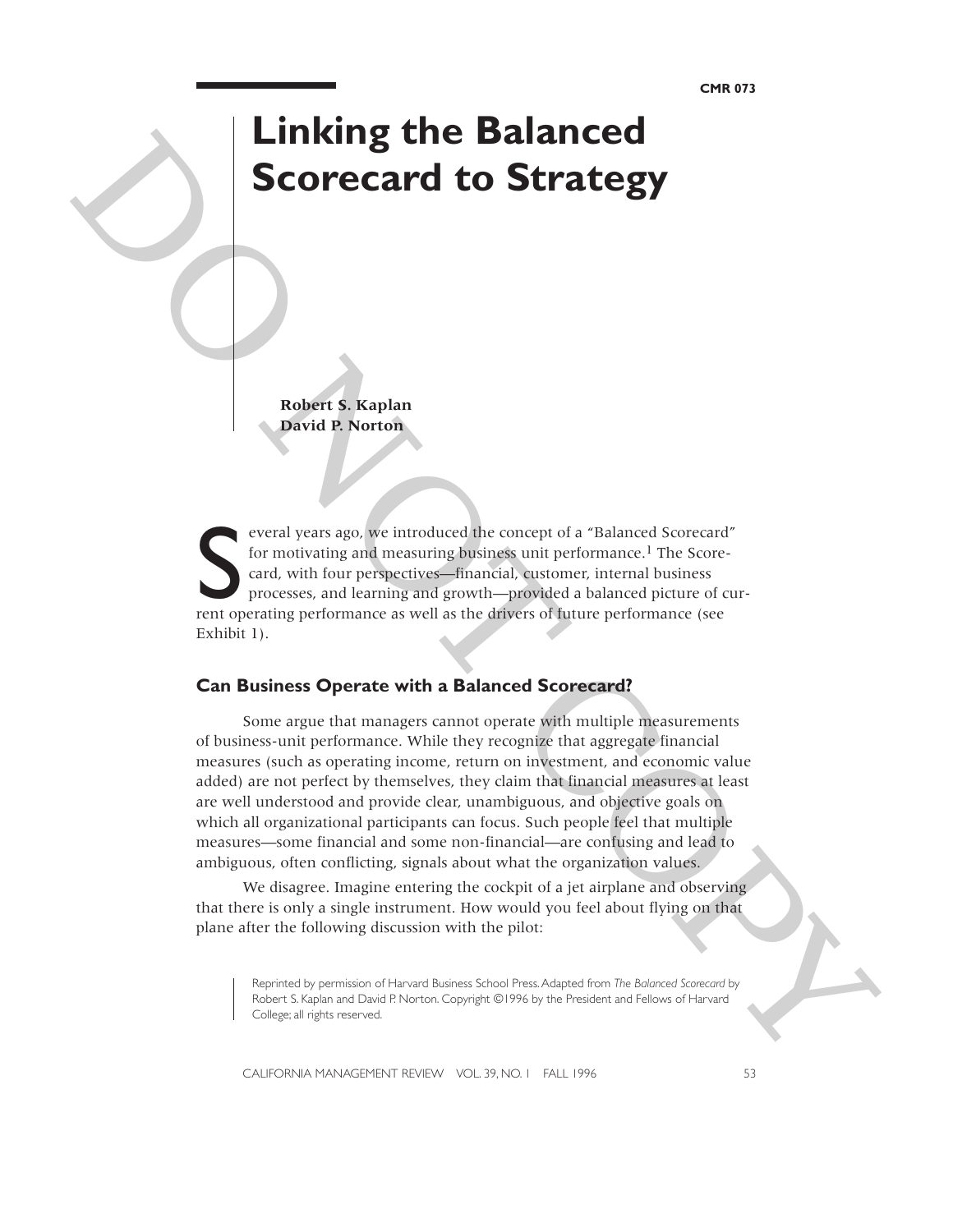

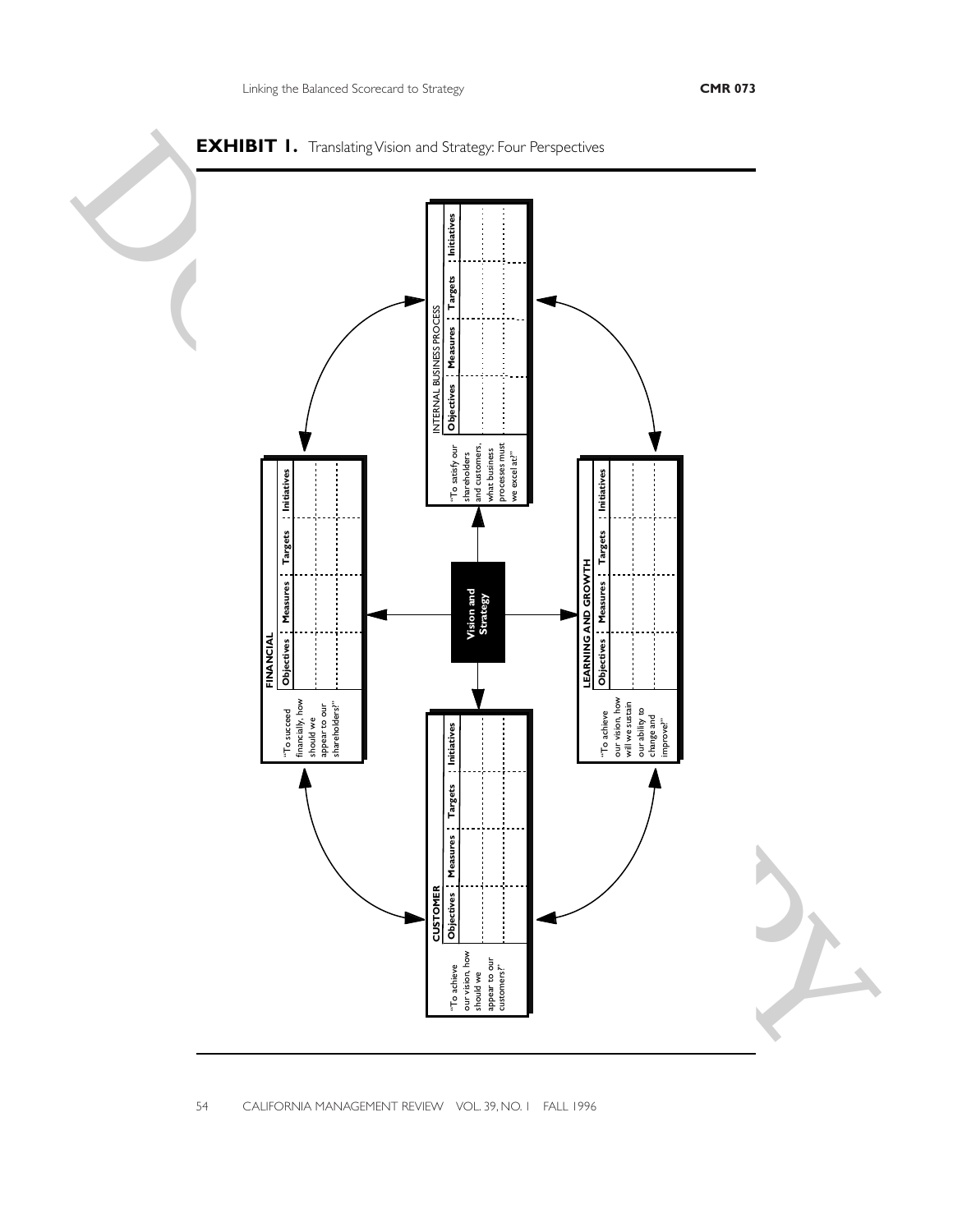- Q: I'm surprised to see you operating the plane with only a single instrument. What does it measure?
- A: Airspeed, I'm really working on airspeed this flight.
- Q: That's good. Airspeed certainly seems important. But what about altitude. Wouldn't an altimeter be helpful?
- A: I worked on altitude for the last few flights and I've gotten pretty good on altitude. Now I have to concentrate on proper air speed.
- Q: But I notice you don't even have a fuel gauge. Wouldn't that be useful?
- A: Fuel is important, but I can't concentrate on doing too many things well at the same time. So this flight I want all my attention focused on air speed. Once I get to be excellent at air speed, as well as altitude, I intend to concentrate on fuel consumption on the next set of flights.

Probably no one would choose to be a passenger on this plane after such a conversation. Even if the pilot did an exceptional job on air speed, we would be concerned about colliding with tall mountains or running low on fuel. In reality, no pilot would ever consider flying an airplane through crowded air space with only a single instrument to guide performance. Pilots process information from a large set of indicators to operate their airplanes. Managers are like pilots. Navigating today's enterprises through complex competitive environments is at least as complicated as flying an airplane. Why should we believe that executives need anything less than a full battery of instrumentation to guide their journey?

# **Is a Mixture of Financial and Non-Financial Measures a Balanced Scorecard?**

Q. The surpleads once you operating the plane with only a single instructional and the section of the surplead and the surplead and the surplead and the surplead and the surplead and the surplead and the surplead and the Many managers and consultants who agree to the basic rationale for a Balanced Scorecard believe they have created one when they supplement traditional financial measures with non-financial measures. But many of the most popular non-financial measures, such as customer satisfaction and employee attitudes, have some of the same limitations as financial measures. First, they are lagging measures, reporting how well the organization's strategy worked in the past period but providing little guidance on how to navigate to the future. Second, the non-financial measures they use are generic and are not related to specific strategic objectives that will provide sustainable competitive advantage. Scorecards built upon lagging, non-strategic indicators represent only a limited application of the full power of the Balanced Scorecard.

Our experience in observing and building more than 100 scorecards reveals that the financial and non-financial measures on a Balanced Scorecard should be derived from the business-unit's unique strategy. The Balanced Scorecard provides executives with a comprehensive framework that can translate a company's vision and strategy into a coherent and linked set of peformance measures. The measures should include both outcome measures and the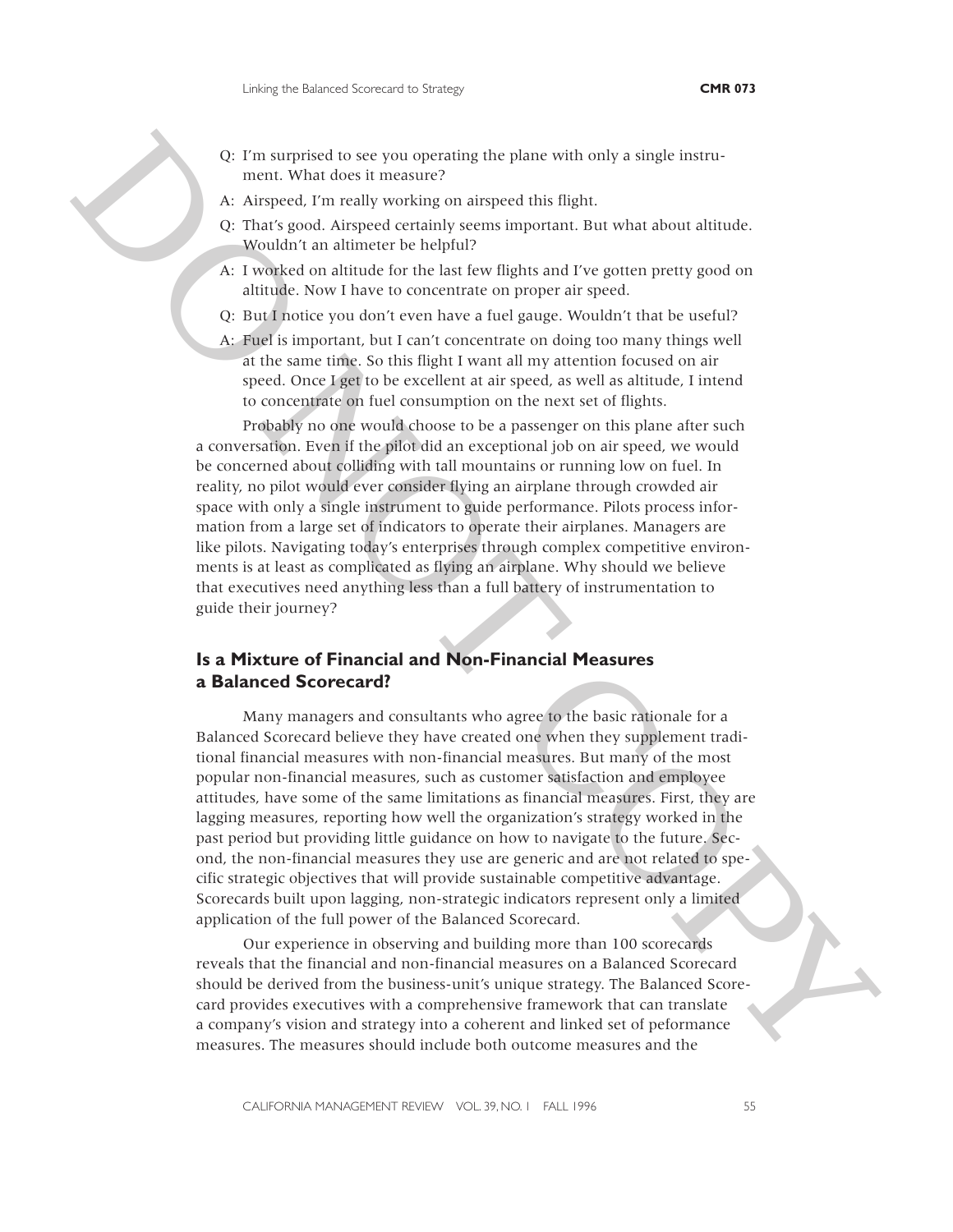performance drivers of those outcomes. By articulating the outcomes the organization desires as well as the drivers of those outcomes, senior executives can channel the energies, the abilities, and the specific knowledge held by people throughout the organization towards achieving the business's long-term goals.

proformance datents of those constrained in anticolating the contents the registering of the methods and the equivalent the eigenstrain of the specific heroids and the entropy in the properties of the specific field of th Many people think of measurement as a tool to control behavior and to evaluate past performance. Traditional control and performance measurement systems attempt to keep individuals and organizational units in compliance with a pre-established plan. The measures on a Balanced Scorecard are being used by executives in a different way—to articulate the strategy of the business, to communicate the strategy of the business, and to help align individual, organizational, and cross-departmental initiatives to achieve a common goal.2 These executives are using the scorecard as a communication, information, and learning system, not as a traditional control system. For the Balanced Scorecard to be used in this way, however, the measures must provide a clear representation of the organization's long-term strategy for competitive success.

# **Choosing Strategic Measures for the Four Perspectives**

The four perspectives of the scorecard permit a balance between shortterm and long-term objectives, between desired outcomes and the performance drivers of those outcomes, and between hard objective measures and softer, more subjective measures. While the multiplicity of measures on a Balanced Scorecard seems confusing to some people, properly constructed scorecards contain a unity of purpose since all the measures are directed toward achieving an integrated strategy.

# *Financial*

The financial performance measures define the long-run objectives of the business unit. While most businesses will emphasize profitability objectives, other financial objectives are also possible. Businesses with many products in the early stage of their life cycle can stress rapid growth objectives, and mature businesses may emphasize maximizing cash flow. For our purposes, we can simplify somewhat by identifying just three different stages:

- Rapid Growth
- Sustain
- Harvest

*Rapid Growth* businesses are at the early stages of their life cycle. They may have to make considerable investments to develop and enhance new products and services; to construct and expand production facilities; to build operating capabilities; to invest in systems, infra-structure, and distribution networks that will support global relationships; and to nurture and develop customer relationships.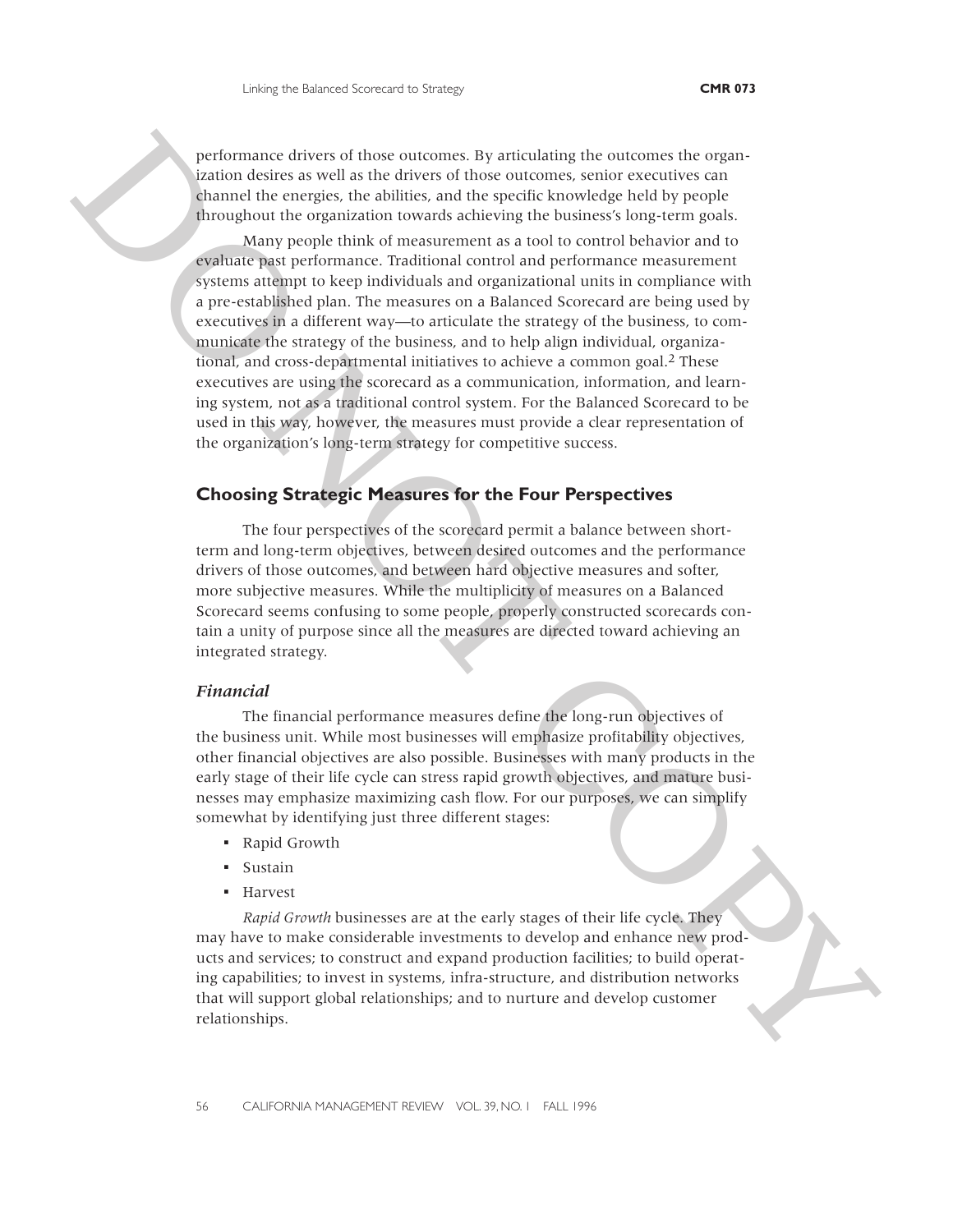Probably the majority of business units in a company will be in the *sustain* stage, where they still attract investment and reinvestment, but are required to earn excellent returns on their invested capital. These businesses are expected to maintain their existing market share and perhaps grow it somewhat from yearto-year. Investment projects will be more directed to relieving bottlenecks, expanding capacity, and enhancing continuous improvement, rather than the long payback and growth option investments that were made during the growth stage.

Other business units will have reached a mature phase of their life cycle, where the company wants to *harvest* the investments made in the earlier two stages. These businesses no longer warrant significant investment—only enough to maintain equipment and capabilities, but not to expand or build new capabilities. Any investment project must have very definite and short payback periods. The main goal is to maximize cash flow back to the corporation.<sup>3</sup>

Probably the majority of baselong and the material and a company will be in the autation of the street of the material and the material of the street of the street of the street of the street of the street of the street o The financial objectives for businesses in each of these three stages are quite different. Financial objectives in the *growth* stage will emphasize sales growth; sales in new markets and to new customers; sales from new products and services; maintaining adequate spending levels for product and process development, systems, employee capabilities; and establishment of new marketing, sales, and distribution channels. Financial objectives in the *sustain* stage will emphasize traditional financial measurements, such as return on capital employed, operating income, and gross margin. Investment projects for businesses in the sustain category will be evaluated by standard, discounted cash flow, capital budgeting analyses. Some companies will employ newer financial metrics, such as economic value added and shareholder value. These metrics all represent the classic financial objective—earn excellent returns on the capital provided to the business. The financial objectives for the *harvest* businesses will stress cash flow. Any investments must have immediate and certain cash paybacks. The goal is not to maximize return on investment, which may encourage managers to seek additional investment funds based on future return projections. Virtually no spending will be done for research or development or on expanding capabilities, because of the short time remaining in the economic life of business units in their "harvest" phase.4

We have found that companies use three financial themes to achieve their business strategies:

- Revenue Growth and Mix
- Cost Reduction / Productivity Improvement
- Asset Utilization / Investment Strategy

Revenue growth and mix refers to expanding product and service offerings, reaching new customers and markets, changing the product and service mix towards higher-value-added offerings, and re-pricing products and services. The cost reduction and productivity objective refers to efforts to lower the direct costs of products and services, reduce indirect costs, and share common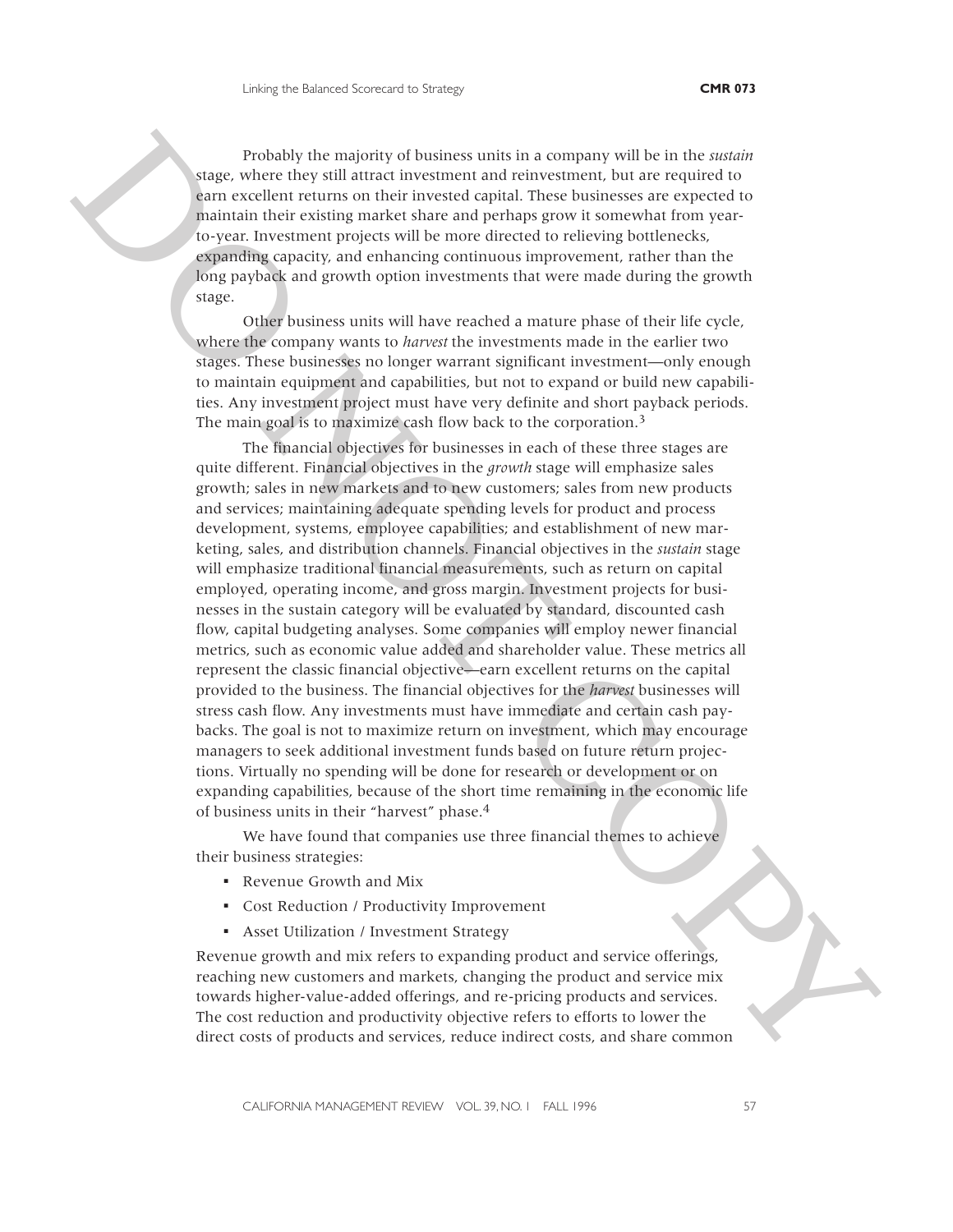|                               |         | <b>Financial Themes</b>                                                                                                                                                                                             |                                                                                             |                                                                                                                                                                                                                                                                                                                                                                                                                                                                                                                                                                                                                                                                       |  |
|-------------------------------|---------|---------------------------------------------------------------------------------------------------------------------------------------------------------------------------------------------------------------------|---------------------------------------------------------------------------------------------|-----------------------------------------------------------------------------------------------------------------------------------------------------------------------------------------------------------------------------------------------------------------------------------------------------------------------------------------------------------------------------------------------------------------------------------------------------------------------------------------------------------------------------------------------------------------------------------------------------------------------------------------------------------------------|--|
|                               |         | <b>Revenue Growth and Mix</b>                                                                                                                                                                                       | <b>Cost Reduction/Productivity</b><br>Improvement                                           | <b>Asset Utilization</b>                                                                                                                                                                                                                                                                                                                                                                                                                                                                                                                                                                                                                                              |  |
|                               | Growth  | Sales growth rate by segment<br>Percentage revenue from new product,<br>services, and customers                                                                                                                     | Revenue/Employee                                                                            | Investment (percentage of sales)<br>R&D (percentage of sales)                                                                                                                                                                                                                                                                                                                                                                                                                                                                                                                                                                                                         |  |
| <b>Business Unit Strategy</b> | Sustair | Share of targeted customers and accounts<br>Cross-selling<br>Percentage revenues from new applications<br>Customer and product line profitability                                                                   | Cost versus competitors'<br>Cost reduction rates<br>Indirect expenses (percentage of sales) | Working capital ratios (cash-to-cash<br>cycle)<br>ROCE by key asset categories<br>Asset utilization rates                                                                                                                                                                                                                                                                                                                                                                                                                                                                                                                                                             |  |
|                               | arvest  | Customer and product line profitability<br>Percentage unprofitable customers                                                                                                                                        | Unit costs (per unit of output, per<br>transaction)                                         | Payback<br>Throughput                                                                                                                                                                                                                                                                                                                                                                                                                                                                                                                                                                                                                                                 |  |
|                               |         | show how the Balanced Scorecard can be used to make explicit the financial<br>ures to business unit strategy.                                                                                                       |                                                                                             | ures will vary, depending on the strategy, as shown in Exhibit 2. These examples<br>strategy of a business unit, and how to customize financial objectives and meas-                                                                                                                                                                                                                                                                                                                                                                                                                                                                                                  |  |
|                               |         | Customer<br>the measures of the business unit's performance in these targeted segments. <sup>5</sup><br>tomer acquisition, customer profitability, and market and account share in tar-<br>itability to be derived. |                                                                                             | In the customer perspective of the Balanced Scorecard, managers identify<br>the customer and market segments in which the business unit will compete and<br>The customer perspective typically includes several generic measures of the suc-<br>cessful outcomes from a well-formulated and implemented strategy. The generic<br>outcome measures include customer satisfaction, customer retention, new cus-<br>geted segments (see Exhibit 3). While these measures may appear to be generic<br>across all types of organizations, they should be customized to the targeted cus-<br>tomer groups from whom the business unit expects its greatest growth and prof- |  |

# **EXHIBIT 2.** Customizing Measures for Business Strategies and Financial Themes

#### *Customer*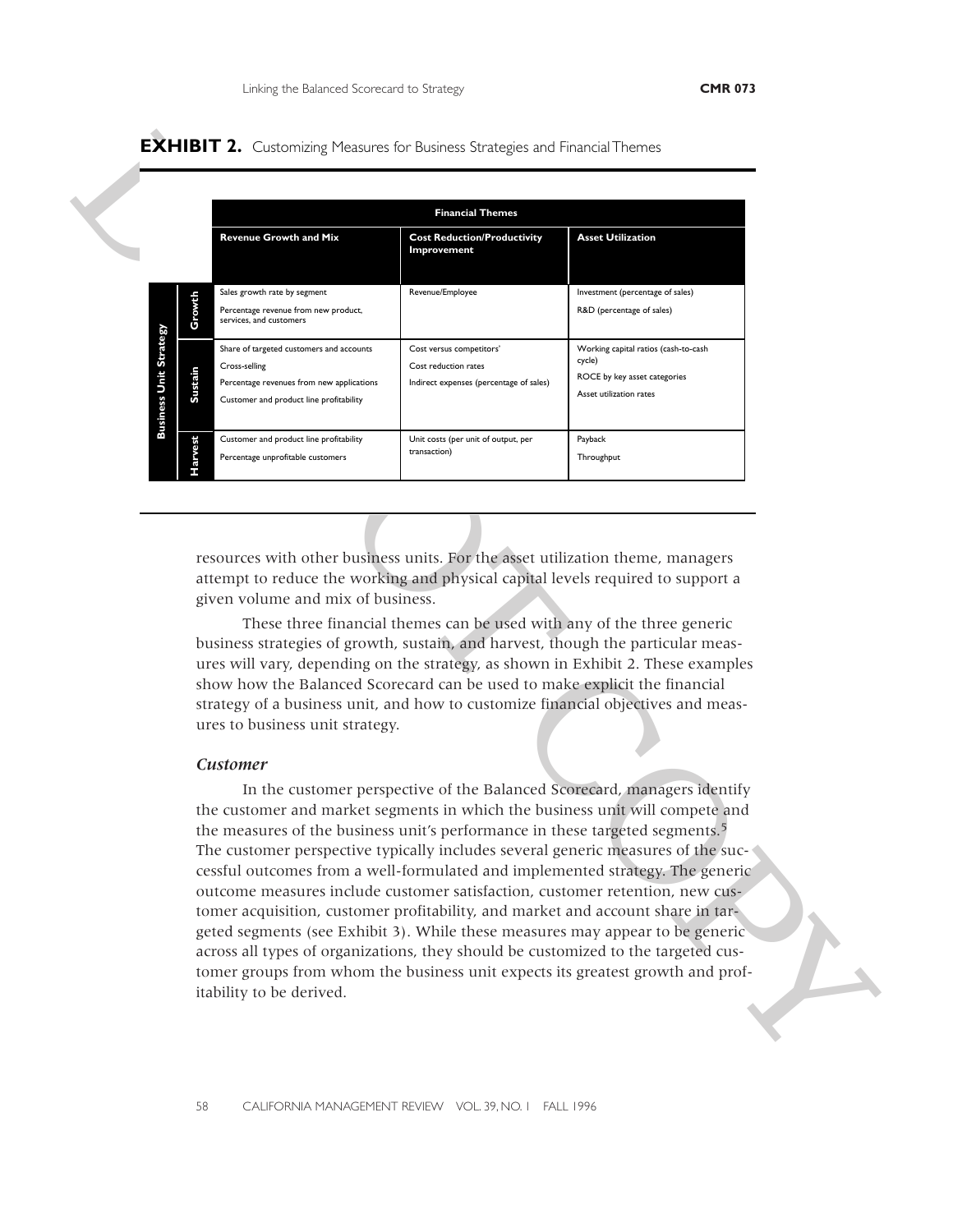

# **EXHIBIT 3.** Customer Perspective: Core Outcome Measures

Source: R. Kaplan and D. Norton, *The Balanced Scorecard:Translating Strategy Into Action* (Harvard Business School Press, 1996); Chapter 4.

# *Market and Account Share*

Market share, especially for targeted customer segments, reveals how well a company is penetrating a desired market. For example, a company may temporarily be meeting sales growth objectives by retaining customers in nontargeted segments, but not increasing its share in targeted segments. The measure of market share with targeted customers would balance a pure financial signal (sales) to indicate whether an intended strategy is yielding expected results.

When companies have targeted particular customers or market segments, they can also use a second market-share type measure: the account share of those customers' business (some refer to this as the share of the "customers' wallet"). The overall market share measure based on business with these companies could be affected by the total amount of business these companies are offering in a given period. That is, the share of business with these targeted customers could be decreasing because these customers are offering less business to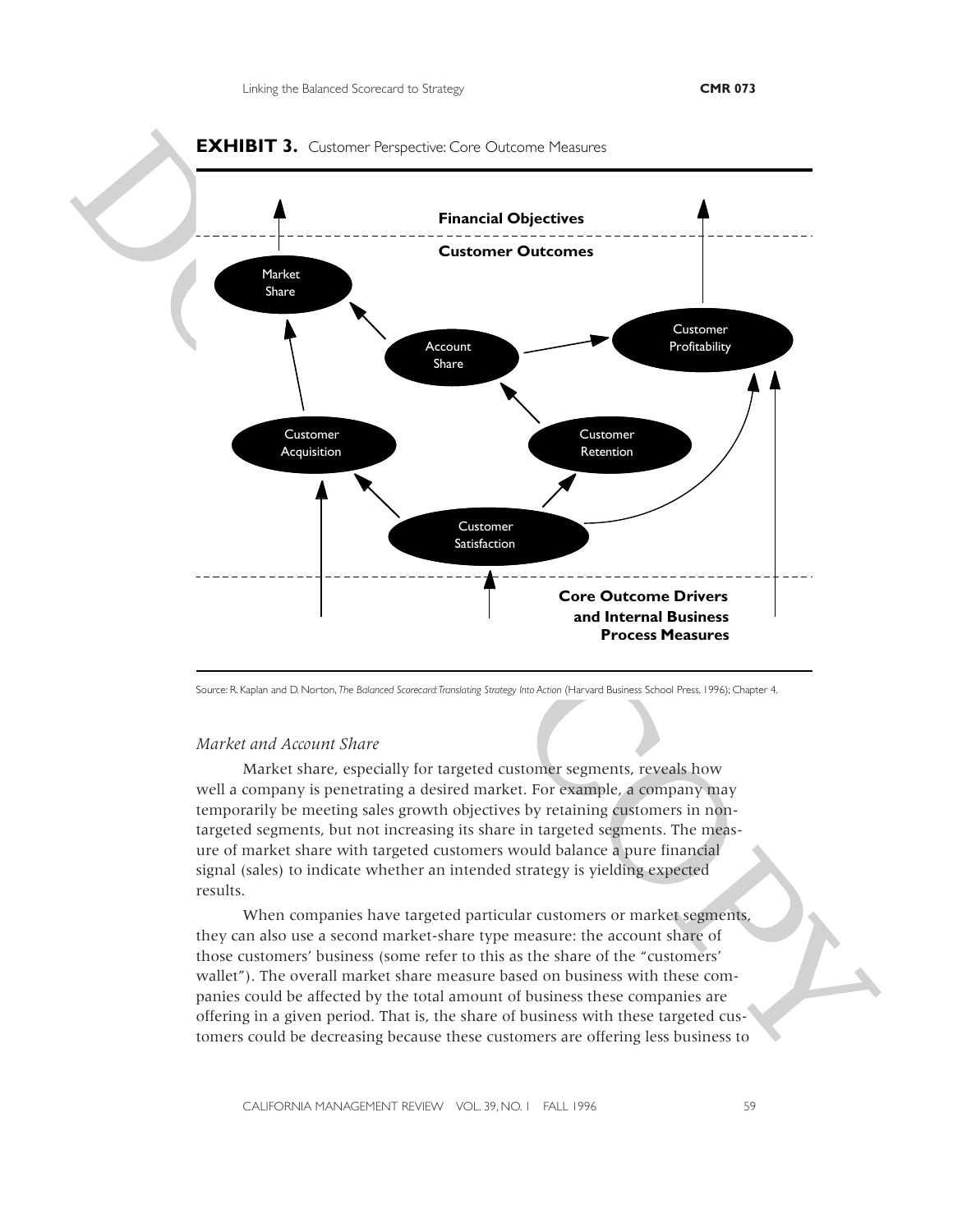all their suppliers. Companies can measure—customer by customer or segment by segment—how much of the customers' and market segments' business they are receiving. Such a measure provides a strong focus to the company when trying to dominate its targeted customers' purchases of products or services in categories that it offers.

# *Customer Retention*

Clearly, a desirable way for maintaining or increasing market share in targeted customer segments is to retain existing customers in those segments. Research on the service profit chain has demonstrated the importance of *customer retention*.6 Companies that can readily identify all of their customers—for example, industrial companies, distributors and wholesalers, newspaper and magazine publishers, computer on-line service companies, banks, credit card companies, and long-distance telephone suppliers—can readily measure customer retention from period to period. Beyond just retaining customers, many companies will wish to measure customer loyalty by the percentage growth of business with existing customers.

#### *Customer Acquisition*

The interplates Comparent can anstatute-contentries that changes are a more to the comparent by the segment-bow mand of the answer environment by the term of the properties of environment by the comparison of the comparis Companies seeking to grow their business will generally have an objective to increase their customer base in targeted segments. The customer acquisition measure tracks, in absolute or relative terms, the rate at which a business unit attracts or wins new customers or business. *Customer acquisition* could be measured by either the number of new customers or the total sales to new customers in these segments. Companies such as those in the credit and charge card business, magazine subscriptions, cellular telephone service, cable television, and banking and other financial services solicit new customers through broad, often expensive, marketing efforts. These companies could examine the number of customer responses to solicitations and the conversion rate—number of actual new customers divided by number of prospective inquiries. They could measure solicitation cost per new customer acquired, and the ratio of new customer revenues per sales call or per dollar of solicitation expense.

### *Customer Satisfaction*

Both customer retention and customer acquisition are driven from meeting customers' needs. *Customer satisfaction* measures provides feedback on how well the company is doing. The importance of customer satisfaction probably can not be over-emphasized. Recent research has indicated that just scoring adequately on customer satisfaction is not sufficient for achieving high degrees of loyalty, retention, and profitability. Only when customers rate their buying experience as *completely* or *extremely* satisfying can the company count on their repeat purchasing behavior.7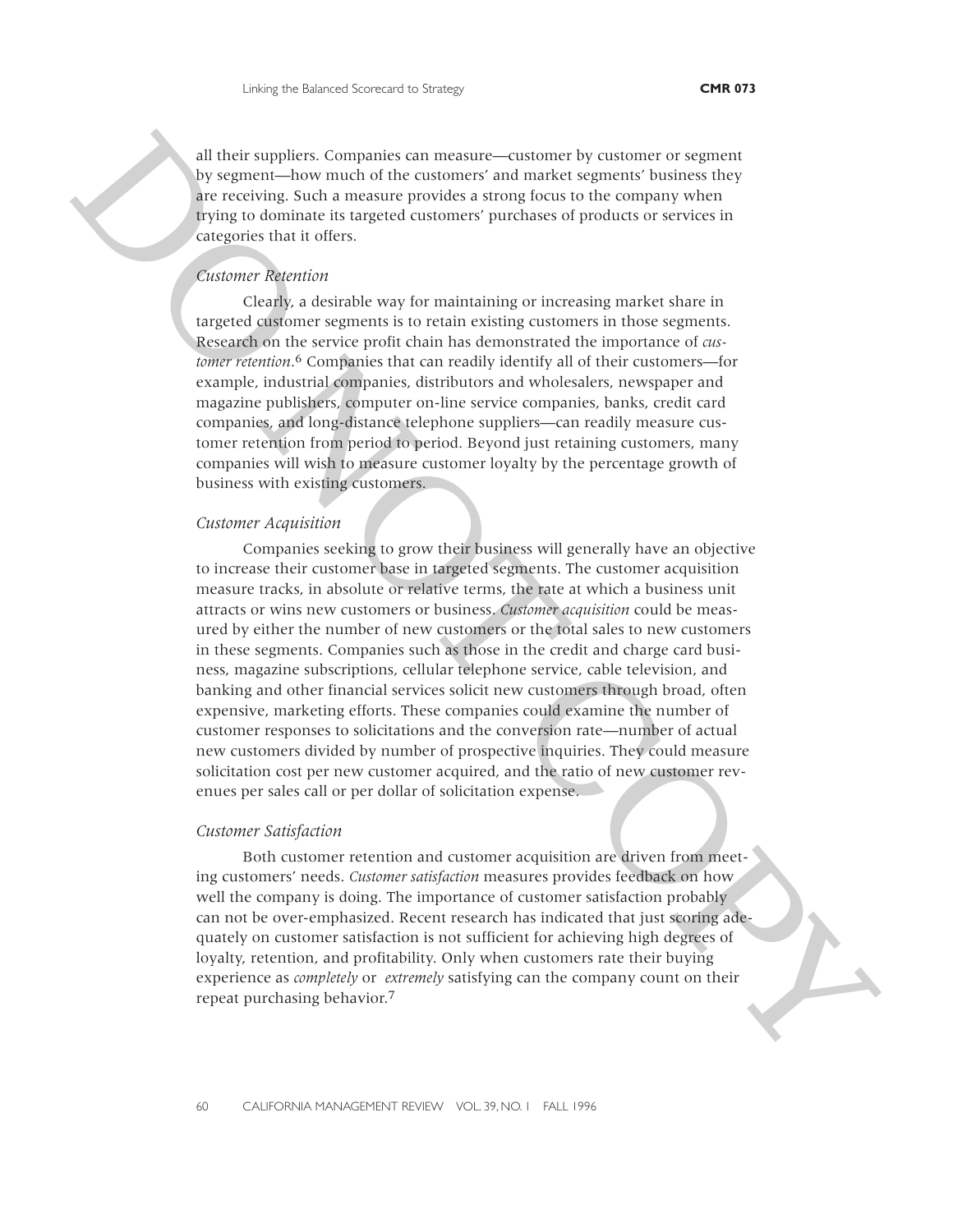# *Customer Profitability*

Customer Profitability mass are the constant of share, etcration, acquiational constant and the system of the system of the system of the system of the system of the system of the system of the system of the system of the Succeeding in the core customer measures of share, retention, acquisition, and satisfaction, however, does not guarantee that the company has profitable customers. Obviously, one way to have extremely satisfied customers (and angry competitors) is to sell products and services at very low prices. Since customer satisfaction and high market share are themselves only a means to achieving higher financial returns, companies will probably wish to measure not just the extent of business they do with customers, but the profitability of this business, particularly in targeted customer segments. Activity-based cost (ABC) systems permit companies to measure individual and aggregate *customer profitability*.8 Companies should want more than satisfied and happy customers; they should want profitable customers. A financial measure, such as customer profitability, can help keep customer-focused organizations from becoming customer-obsessed.

The customer profitability measure may reveal that certain targeted customers are unprofitable. This is particularly likely to occur for newly acquired customers, where the considerable sales effort to acquire a new customer has yet to be offset from the margins earned by selling products and services to the customer. In these cases, lifetime profitability becomes the basis for deciding whether to retain or discourage currently unprofitable customers.<sup>9</sup> Newly acquired customers can still be valued, even if currently unprofitable, because of their growth potential. But unprofitable customers who have been with the company for many years will likely require explicit action to cope with their incurred losses.

# **Beyond the Core: Measuring Customer Value Propositions**

Customers' value propositions represent the attributes that supplying companies provide, through their products and services, to create loyalty and satisfaction in targeted customer segments. The value proposition is the key concept for understanding the drivers of the core measurements of satisfaction, acquisition, retention, and market and account share. For example, customers could value short lead times and on-time delivery. They could value a constant stream of innovative products and services. Or they could value a supplier able to anticipate their needs and capable of developing new products and approaches to satisfy those emerging needs.

While value propositions vary across industries, and across different market segments within industries, we have observed a common set of attributes that organizes the value propositions in all of the industries where we have constructed scorecards. These attributes are organized into three categories (see Exhibit 4):

- Product/Service Attributes
- Customer Relationship
- Image and Reputation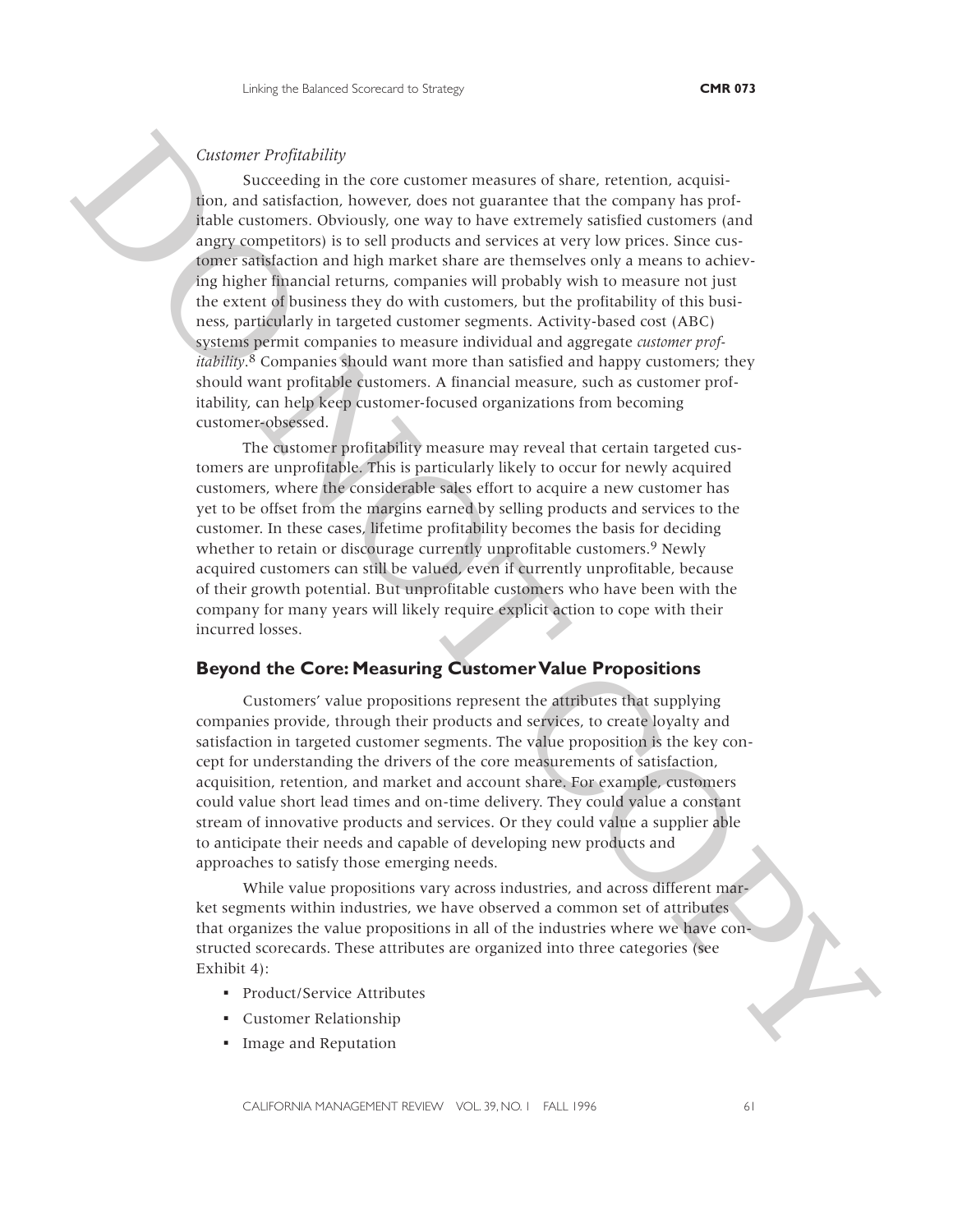

# **EXHIBIT 4.** Customer Perspective: Linking Unique Value Propositions to Core

Source: R. Kaplan and D. Norton, *The Balanced Scorecard:Translating Strategy Into Action* (Harvard Business School Press, 1996); Chapter 4.

*Product and service attributes* encompass the functionality of the product/service, its price, and its quality. The *image and reputation* dimension enables a company to pro-actively define itself for its customers. The *customer relationship* dimension includes the delivery of the product/service to the customer, including the response and delivery time dimension, and how the customer feels about the experience of purchasing from the company.

In summary, the customer perspective enables business unit managers to articulate their unique customer and market-based strategy that will deliver superior future financial returns.

# *Internal Business Process*

In the internal business process perspective, executives identify the critical internal processes in which the organization must excel. The critical internal business processes enable the business unit to:

- deliver on the value propositions of customers in targeted market segments, and
- satisfy shareholder expectations of excellent financial returns.

The measures should be focused on the internal processes that will have the greatest impact on customer satisfaction and achieving the organization's financial objectives.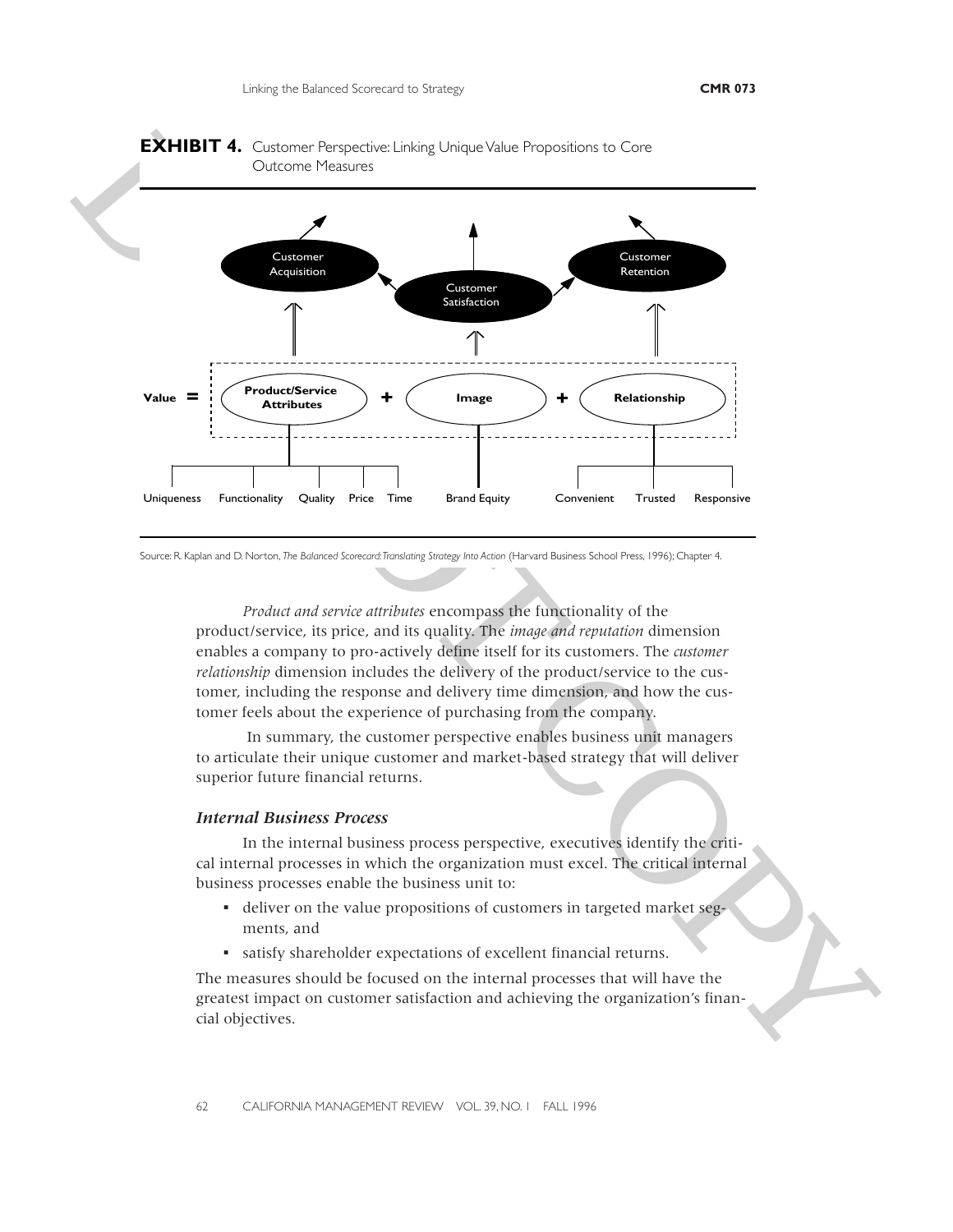



ferences between traditional and the Balanced Scorecard approaches to performance measurement. Traditional approaches attempt to monitor and improve existing business processes. They may go beyond just financial measures of performance by incorporating quality and time-based metrics. But they still focus on improving existing processes. The Balanced Scorecard approach, however, will usually identify entirely new processes at which the organization must excel to meet customer and financial objectives. The internal business process objectives highlight the processes most critical for the organization's strategy to succeed.

The second departure of the Balanced Scorecard approach is to incorporate innovation processes into the internal business process perspective (see Exhibit 5). Traditional performance measurement systems focus on the processes of delivering today's products and services to today's customers. They attempt to control and improve existing operations—the *short-wave* of value creation. But the drivers of long-term financial success may require the organization to create entirely new products and services that will meet the emerging needs of current and future customers. The innovation process—the *long-wave* of value creation is, for many companies, a more powerful driver of future financial performance than the short-term operating cycle. But managers do not have to choose between these two vital internal processes. The internal business process perspective of the Balanced Scorecard incorporates objectives and measures for both the long-wave innovation cycle as well as the short-wave operations cycle. We will illustrate the development of specific objectives and measures for the internal business process perspective in the two case studies presented later in this article.

# *Learning & Growth*

The fourth Balanced Scorecard perspective, Learning & Growth, identifies the infra-structure that the organization must build to create long-term growth and improvement. The customer and internal business process perspectives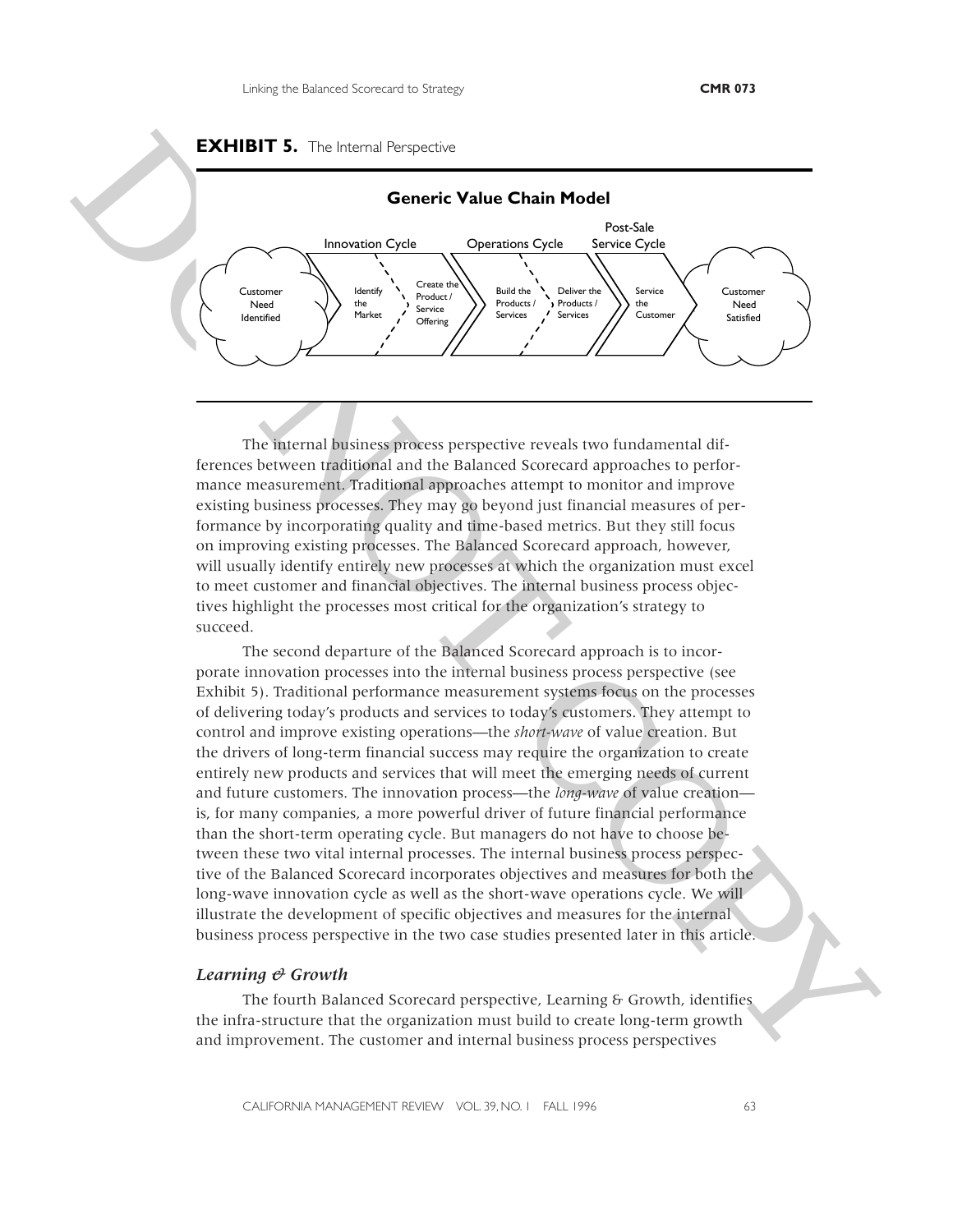identify the factors most critical for current and future success. Businesses are unlikely to be able to meet their long-term targets for customers and internal processes using today's technologies and capabilities. Also, intense global competition requires that companies continually improve their capabilities for delivering value to customers and shareholders.

Leading the Islacan mast critical are convened and tunner access. Junislaty and the set of the set of the set of the set of the set of the set of the set of the set of the set of the set of the set of the set of the set o Organizational learning and growth come from three principal sources: people, systems, and organizational procedures. The financial, customer, and internal business process objectives on the Balanced Scorecard will typically reveal large gaps between existing capabilities of people, systems, and procedures and what will be required to achieve targets for breakthrough performance. To close these gaps, businesses will have to invest in re-skilling employees, enhancing information technology and systems, and aligning organizational procedures and routines. These objectives are articulated in the learning and growth perspective of the Balanced Scorecard. As in the customer perspective, employee-based measures include a mixture of generic outcome measures—employee satisfaction, employee retention, employee training, and employee skills—along with specific drivers of these generic measures, such as detailed indexes of specific skills required for the new competitive environment. Information systems capabilities can be measured by real-time availability of accurate customer and internal process information to front-line employees. Organizational procedures can examine alignment of employee incentives with overall organizational success factors, and measured rates of improvement in critical customer-based and internal processes.

# **Linking Multiple Scorecard Measures to a Single Strategy**

Many companies already use a mixture of financial and non-financial measures for senior management reviews and communication with boards of directors. Especially in recent years, the renewed focus on customers and process quality has caused many organizations to track and communicate measures on customer satisfaction and complaints, product and process defect levels, and missed delivery dates. In France, companies have developed and used, for more than two decades, the *Tableau de Bord*, a dashboard of key indicators of organizational success. The Tableau de Bord is designed to help employees "pilot" the organization by identifying key success factors, especially those that can be measured as physical variables.10 Does a dashboard of financial and non-financial indicators supply a "Balanced Scorecard?"

Our experience is that the best Balanced Scorecards are much more than collections of critical indicators or key success factors organized into several different perspectives. The multiple measures on a properly constructed Balanced Scorecard should consist of a linked series of objectives and measures that are both consistent and mutually reinforcing. The metaphor should be a flight simulator, not a dashboard of instrument dials. Like a flight simulator, the scorecard should incorporate the complex set of cause-and-effect relationships among the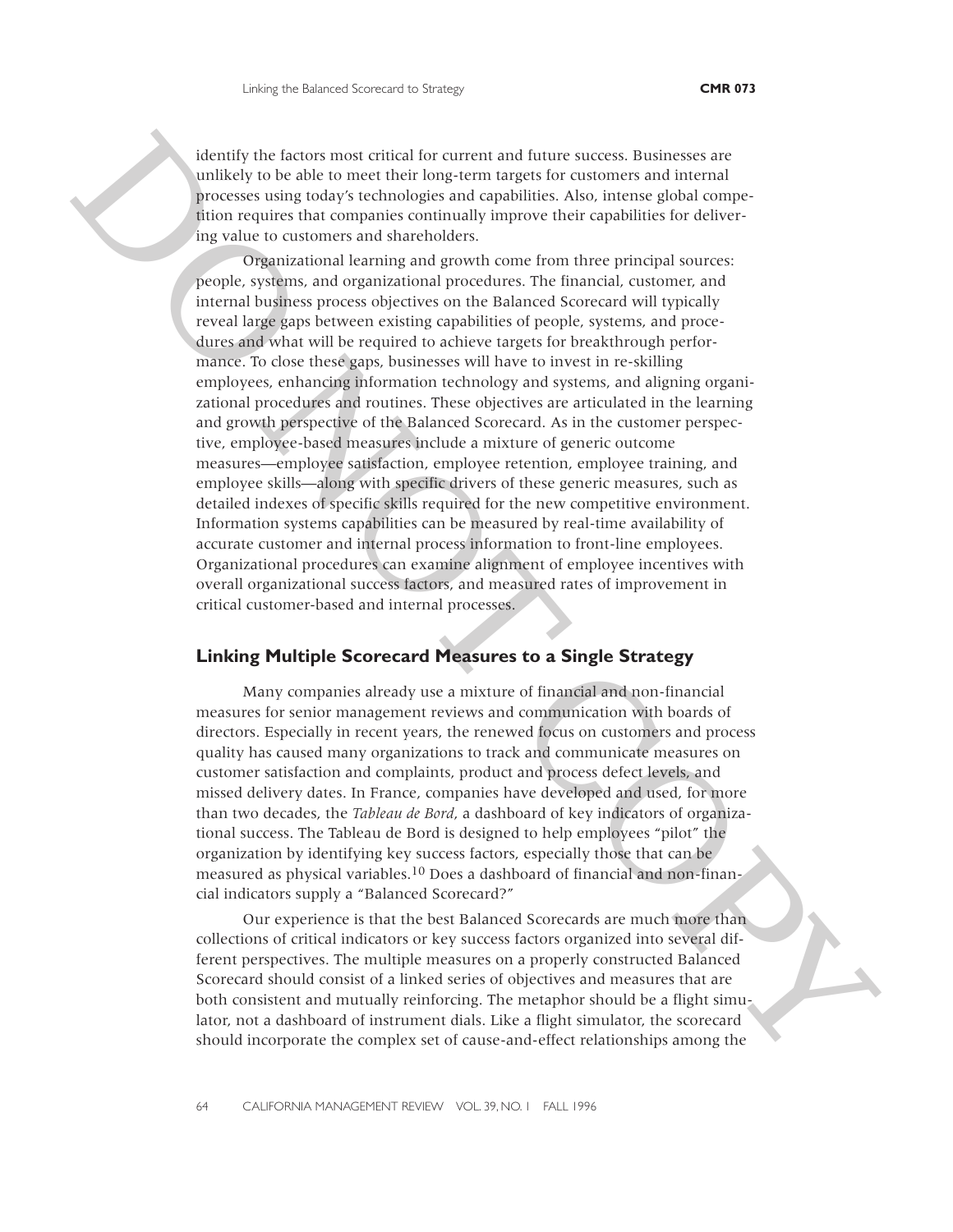critical variables, including leads, lags, and feedback loops that describe the trajectory, the flight plan, of the strategy.

# *Cause and Effect Relationships*

A strategy is a set of hypotheses about cause and effect. Cause and effect relationships can be expressed by a sequence of *if-then* statements. For example, the organization can establish a link between improved sales training of employees to higher profits through the following sequence of hypotheses:

*If* we increase employee training about products, *then* they will become more knowledgeable about the full range of products they can sell;

*If* employees are more knowledgeable about products, *then* their sales effectiveness will improve.

*If* their sales effectiveness improves, *then* the average margins of the products they sell will increase.

A properly constructed Scorecard should tell the story of the business unit's strategy. The measurement system should make the relationships (hypotheses) among objectives (and measures) in the various perspectives explicit so that they can be managed and validated.

ericted variables including leads. lags, and feedback loops that describe the newspotent in this that we tried that the strainer of the strainer of the strainer of the strainer of the strainer of the strainer of the strai The chain of cause and effect should pervade all four perspectives of a Balanced Scorecard. For example, return on capital employed (ROCE) may be a outcome measure in the financial perspective. The driver of this financial measure could be repeat and expanded sales from existing customers, the result of a high degree of loyalty among existing customers. So, customer loyalty gets put on the Scorecard (in the Customer perspective) because it is expected to have a strong influence on ROCE. But how will the organization achieve customer loyalty? Analysis of customer preferences may reveal that on-time delivery (OTD) of orders is highly valued by customers. Thus, improved OTD is expected to lead to higher customer loyalty which, in turn, is expected to lead to higher financial performance. So both customer loyalty and OTD are incorporated into the customer perspective of the Scorecard.

The process continues by asking what internal processes must the company excel at to achieve exceptional on-time-delivery. To achieve improved OTD, the business may need to achieve short cycle times in operating processes and high-quality internal processes, both factors that could be Scorecard measures in the internal perspective. And how do organizations improve the quality and reduce the cycle times of their internal processes? By training and improving the skills of their operating employees, an objective that would be a candidate for the learning and growth perspective. We can now see how an entire chain of cause-and-effect relationships can be established as a vertical vector through the four Balanced Scorecard perspectives: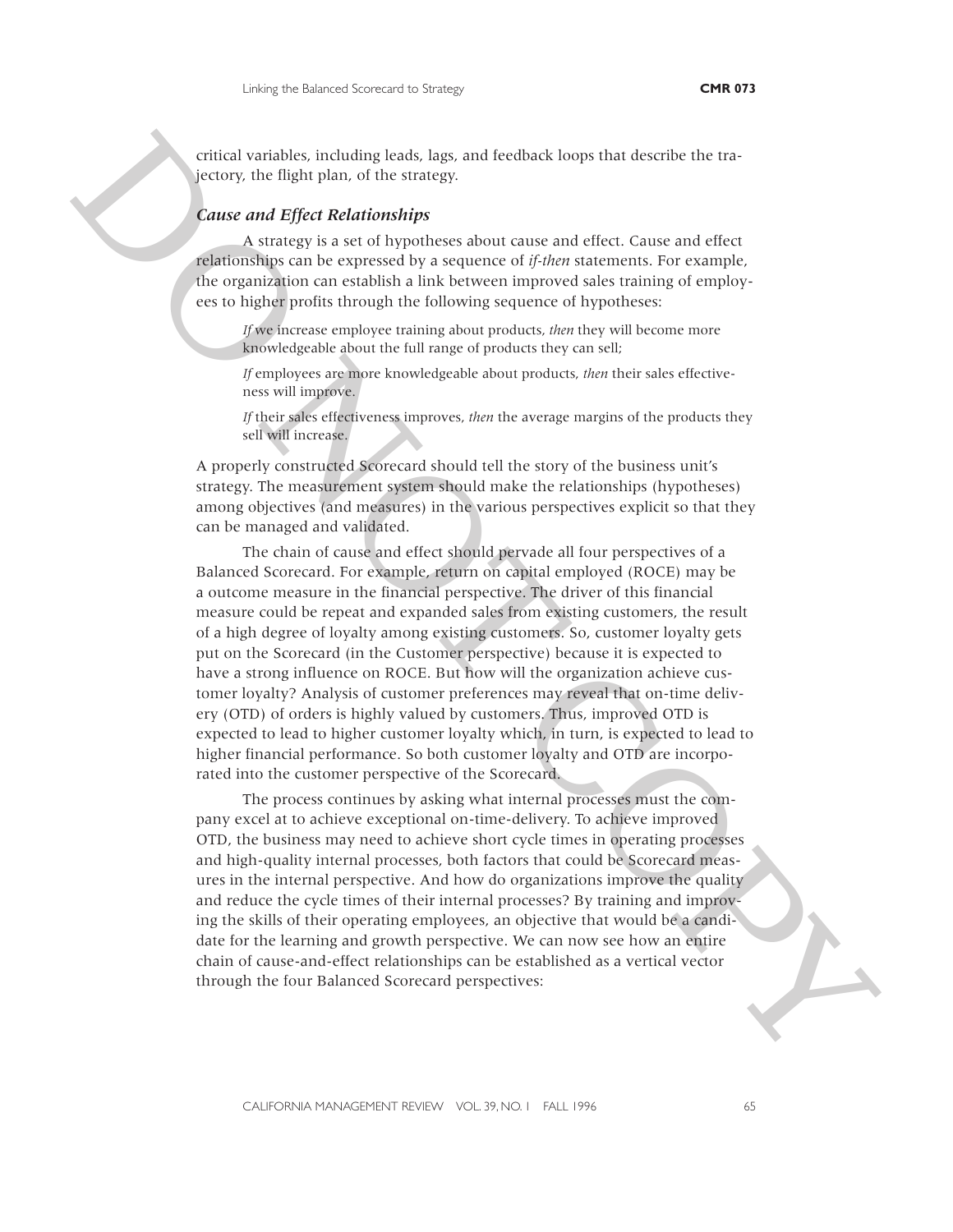

In a very similar vein, recent work in the service profit chain has emphasized the causal relationships among employee satisfaction, customer satisfaction, customer loyalty, market share, and, eventually, financial performance.<sup>11</sup>

# *Outcomes and Performance Drivers*

All Balanced Scorecards use certain generic measures. These generic, or core outcome, measures reflect the common goals of many strategies, as well as similar structures across industries and companies. The generic measures include profitability, market share, customer satisfaction, customer retention, and employee skills. The *drivers of performance* are the ones that tend to be unique for a particular business unit. The performance drivers reflect the uniqueness of the business unit's strategy: the drivers of profitability, the market segments in which the unit chooses to compete, the value propositions delivered to customers in the targeted market segments, and the particular internal processes and learning and growth capabilities that enable the financial and customer objectives to be achieved.

Framerial Rock Continues and the properties of the system of the system of the system of the system of the system of the system of the system of the system of the system of the system of the system of the system of the sy A good Balanced Scorecard should have a mix of core outcome measures and performance drivers. Outcome measures without performance drivers do not communicate how the outcomes are to be achieved. They also do not provide an early indication about whether the strategy is being implemented successfully. Conversely, performance drivers (such as cycle times and part-permillion defect rates) without outcome measures may enable the business unit to achieve short-term operational improvements, but will fail to reveal whether the operational improvements have been translated into expanded business with existing and new customers—and, eventually, into enhanced financial performance. A good Balanced Scorecard should have an appropriate mix of core outcome measures and the performance drivers of these outcomes.

A test of whether a Balanced Scorecard truly communicates both the outcomes and the performance drivers of a business unit's strategy is its sensitivity and transparency. One division president reported to his parent company's president when he turned in his first Balanced Scorecard:

"In the past, if you had lost my strategic planning document on an airplane and a competitor found it, I would have been angry but I would have gotten over it. In reality, it wouldn't have been that big a loss. Or if I had left my monthly operating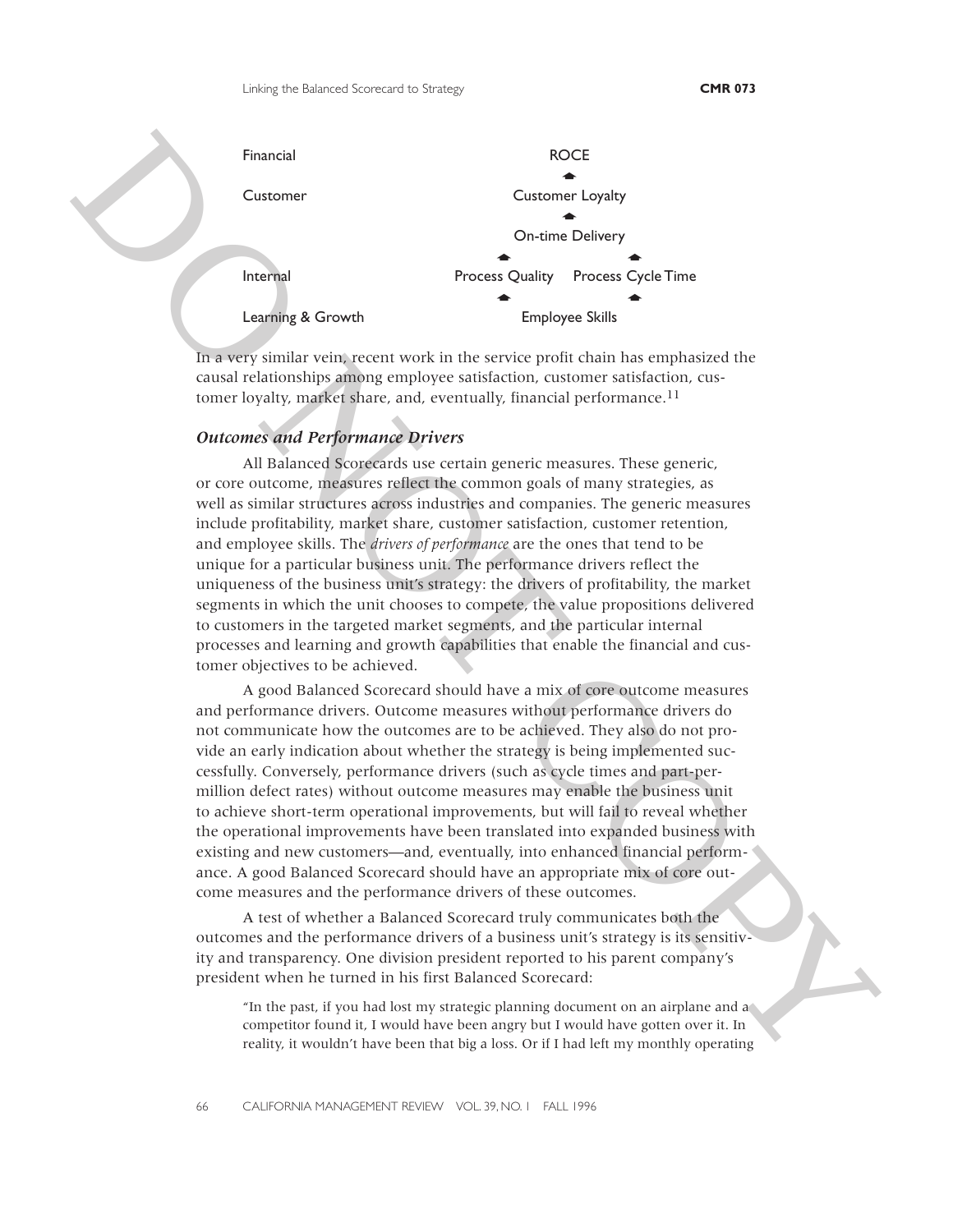review somewhere and a competitor obtained a copy, I would have been upset, but, again, it wouldn't have been that big a deal. This Balanced Scorecard, however, communicates my strategy so well, that a competitor seeing this would be able to block the strategy and cause it to become ineffective."

# *Linked To Financials*

With the proliferation of change programs underway in most organizations today, it is easy to become preoccupied with goals such as quality, customer satisfaction, and innovation for their own sake. While these goals can lead to improved business unit performance, they can also become ends in themselves. The financial problems of some Baldrige Award winners give testimony to the need to maintain a link to economic results.

A Balanced Scorecard must retain a strong emphasis on financial outcomes, like sales growth, return-on-capital-employed, or economic value added. Many managers—infatuated with local and isolated improvement programs such as total quality management, cycle time reduction, reengineering, and employee empowerment—have failed to link such programs to future financial performance. For such organizations, the improvement programs have been taken as ends in themselves and have not been linked to specific targets for improving customer and, eventually, financial performance. The inevitable result is that such organizations eventually become disillusioned about the lack of tangible payoffs from such efforts. *Ultimately, causal paths from all the measures on a Scorecard should be linked to financial objectives.*

reades the main simulation of the main simulation in the state term and the state simulation of the state of the state of the main simulation of the state of the state of the state of the state of the state of the state o The Balanced Scorecard, unlike ad hoc performance measurement systems, should articulate the "theory of the business." By having an explicit set of linkages among the Balanced Scorecard measures, managers can test the business theory's hypothesized causal chain of performance drivers and outcomes. Executives should establish short-term targets that reflect their best forecast about the lags and impacts between changes in performance drivers and the associated changes in one or more outcome measures. For example, how long before improvements in employee training and information system availability enable employees to cross-sell multiple financial products to existing and new customers, and how large will the effect be? What is the impact of a 10 percent improvement in on-time delivery on customer satisfaction? How long is the delay between quality improvements and increases in customer retention?

Obviously, specifying such relationships is much easier said than done. Initially, these impacts must be done subjectively and qualitatively. Eventually, however, as more data and evidence are accumulated, organizations may be able to provide more objectively grounded estimates of cause-and-effect relationships. At that point, the Balanced Scorecard can be captured in a systems dynamics model that provides a comprehensive, quantified model of a business's value creation process.12

With specification of the relationship, in both time and magnitude, between performance drivers and outcomes, monthly and quarterly reviews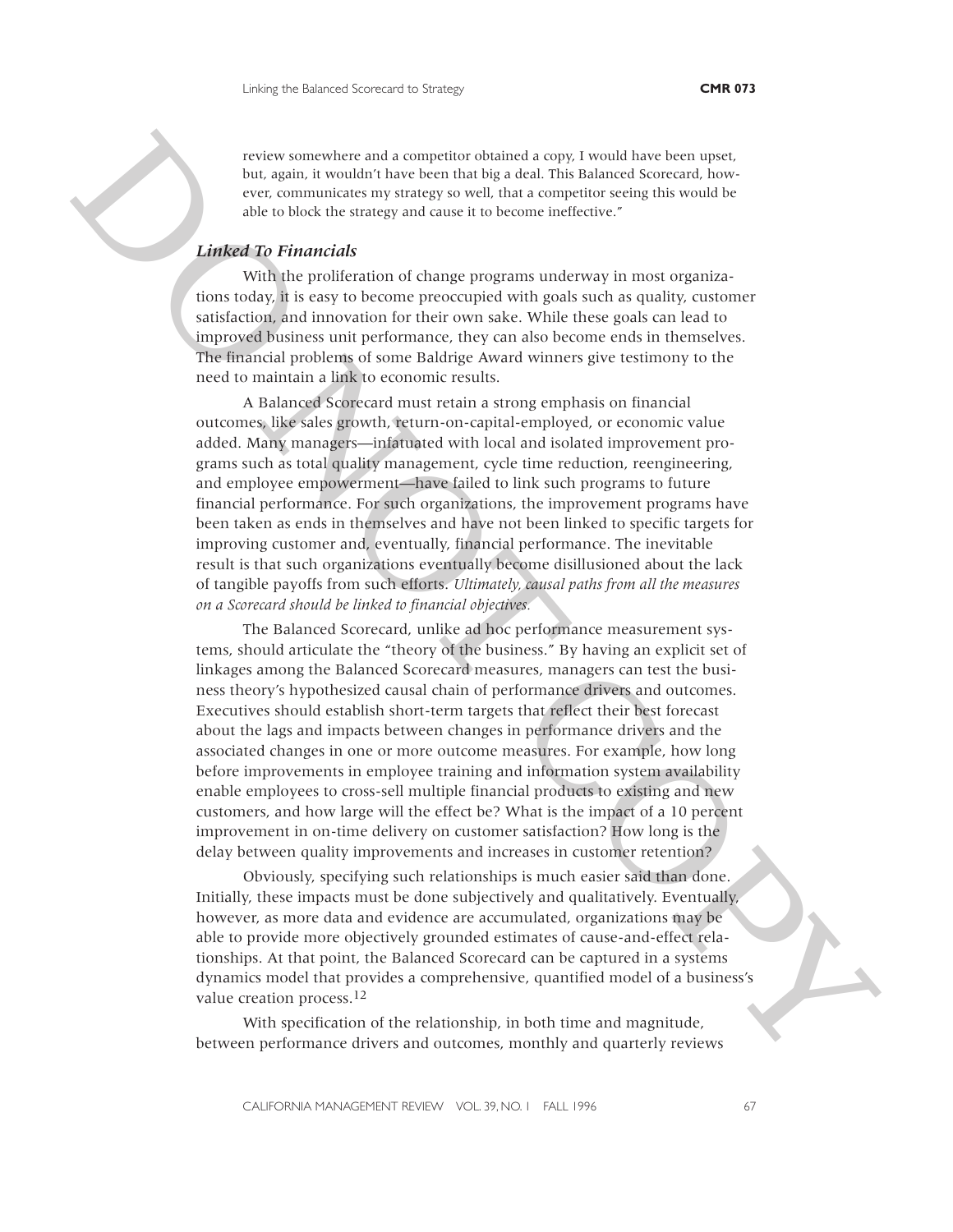become opportunities to learn about the validity of the strategy and how well it is being executed. The output from such a dialogue may be to re-affirm belief in the current strategy. Alternatively, the intensive strategic review may reveal that an entirely new strategy may be required in light of the new knowledge about market conditions and internal capabilities. In either case, the Scorecard will have stimulated the learning among key executives about the viability and validity of their strategy.

In summary, the Balanced Scorecard is more than a collection of financial and non-financial measurements. It is the translation of the business unit's strategy into a linked set of measures that define both the long-term strategic objectives, as well as the mechanisms for achieving and obtaining feedback on those objectives.

# **Strategic versus Diagnostic Measures: How Many Measures on a Balanced Scorecard?**

Consider that each of the four perspectives in the Balanced Scorecard can require between four and seven separate measures, thus creating a scorecard with up to 25 measures. Given our objective of helping to clarify and focus an organization, some obvious questions arise. Are 25 measures too many? Is it possible for any organization to focus on 25 separate things? The answer to both questions is NO! If a scorecard is viewed as 25 (or even 10) independent measures, it will be too complicated for an organization to absorb.

The Balanced Scorecard should be viewed as the instrumentation for a *single* strategy. When the scorecard is viewed as the manifestation of a single strategy, then the number of measures on the scorecard becomes irrelevant. Our experience indicates that companies can indeed formulate and communicate their strategy with an integrated system of approximately two dozen measurements.

become oppositenties to learn about the validity of the transportant<br>is to learn the society are set also as a strong and the variable of the control state in the unit<br>of the state of the state of the state of the state o But most organizations today already have many more than 16 to 25 measures to keep themselves functioning. They are incredulous that a Balanced Scorecard of no more that two dozen measures can be sufficient for measuring their operations. They are, of course, correct in a narrow sense, but are failing to distinguish between *diagnostic measures*—those measures that monitor whether the business remains "in control" and are able to signal when unusual events are occurring that require immediate attention—versus *strategic measures*—those that define a strategy designed for competitive excellence.

A simple example clarifies this point. Many aspects of our bodily functions must perform within fairly narrow operating parameters if we are to survive. If our body temperature departs from a normal 1-2° window (away from 98.6° F or 37° C) or if our blood pressure drops too low or escalates too high, we have a serious problem for our survival. In such circumstances, all our energies (and those of skilled medical professionals) are mobilized to restore these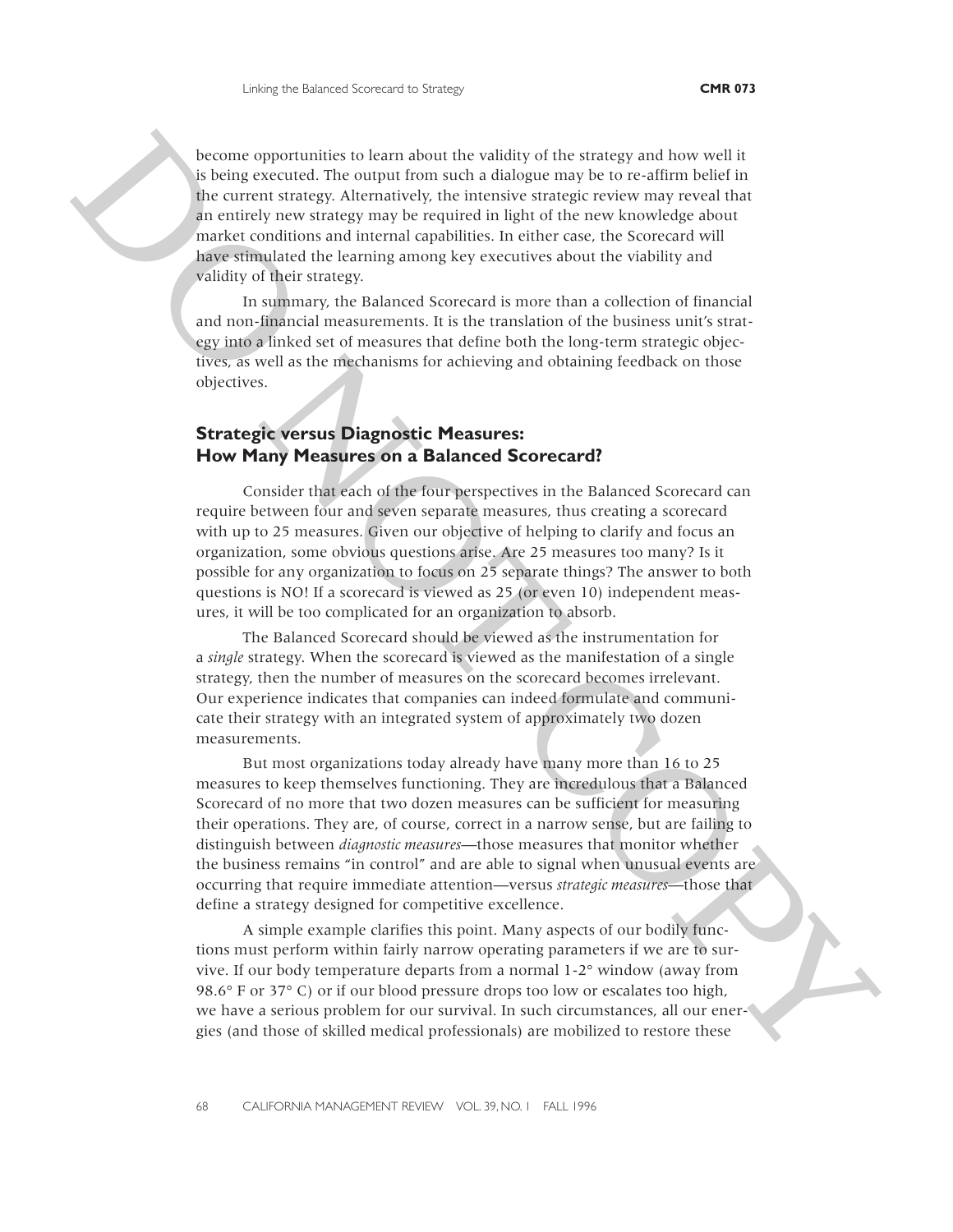parameters hole to their contral levels, thus we don't devel and the simulation of the strength of the strength of the simulation of the simulation of the strength of the simulation of the simulation of the simulation of parameters back to their normal levels. But we don't devote enormous energy to optimizing our body temperature and blood pressure. Being able to control our body temperature to within 0.01° of the optimum will not be one of the strategic success factors that will determine whether we become a chief executive of a company, a senior partner in an international consulting firm, or a tenured full professor at a major university. Other factors are much more decisive in determining whether we achieve our unique personal and professional objectives. Are body temperature and blood pressure important? Absolutely. Should these measurements fall outside certain control limits, we have a major problem that we must attend to and solve immediately. But while these measurements are *necessary*, they are not *sufficient* for the achievement of our long-run goals.

Similarly, corporations should have hundreds, perhaps thousands, of measures that they can monitor to ensure that they are functioning as expected and that will signal when corrective action must be taken. But these are not the drivers of businesses' competitive success. Such measures capture the necessary "hygiene factors" that enable the company to operate. These measures should be monitored diagnostically with deviations from expectations noted rapidly; in effect, management by exception.

The outcome and performance driver measures on the Balanced Scorecard should be the subjects of intensive and extensive interactions among senior and middle-level managers as they evaluate strategies based on new information about competitors, customers, markets, technologies, and suppliers. Unlike the strategic measures selected for inclusion on the Balanced Scorecard, diagnostic measures are not the basis for competitive breakthroughs.13 As one executive remarked, after he had implemented his first Balanced Scorecard:

"Our division had always measured hundreds of operating variables. In building a Balanced Scorecard, we chose 12 measures as the key to implementing our strategy. Of these 12 measures, seven were entirely new measurements for the division."14

The Balanced Scorecard is not a replacement for an organization's day-today measurement system. The measures on the scorecard are chosen to direct the attention of managers and employees on those factors expected to lead to competitive breakthroughs for the organization.

# **Balanced Scorecards that Tell the Story of the Strategy**

We can illustrate the translation of strategic objectives into Balanced Scorecard performance measures with two case studies: Metro Bank and National Insurance.

## *Metro Bank*

Metro Bank was the retail banking division of a major money center bank. It had 30% market share of the region's core deposit accounts but with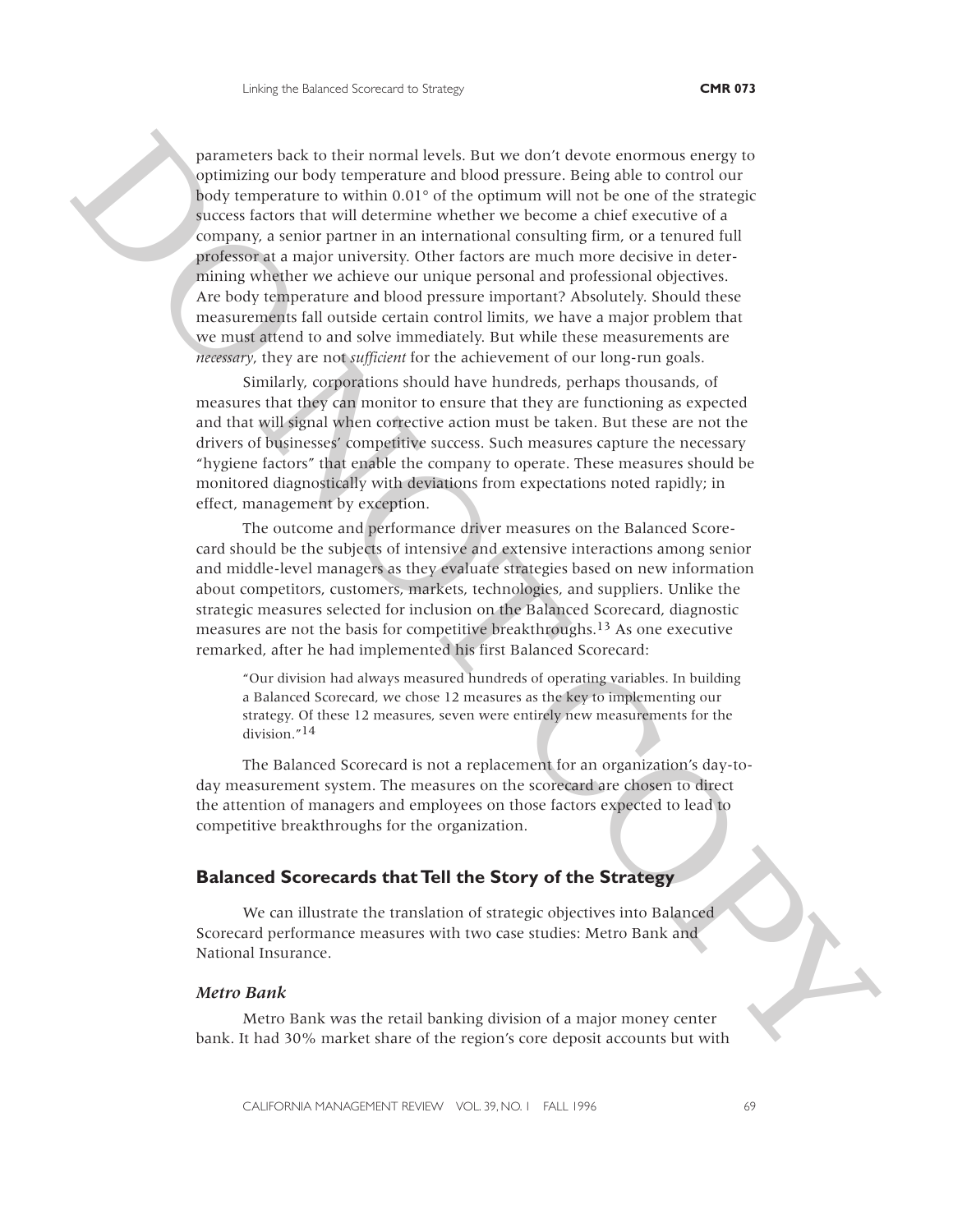deregulation, increased competition, and a lower interest rate environment, income from these retail accounts could no longer be sustained. A strategic review revealed excessive reliance on these accounts and a cost structure that could no longer profitably serve 80% of the bank's retail customers. Metro embarked upon a two-pronged strategy to deal with these two problems:

- *Revenue Growth Strategy*—Reduce the volatility of earnings by broadening the sources of revenue with additional products for current customers.
- *Productivity Strategy*—Improve operating efficiency by shifting nonprofitable customers to more cost-effective channels of distribution (e.g., electronic banking instead of personal banking).

In the process of developing a Balanced Scorecard at Metro, these two strategies were translated into objectives and measures in the four perspectives. Particular emphasis was placed on understanding and describing the cause-andeffect relationships on which the strategy was based. A simplified version of the results of this effort is shown in Exhibit 6.15 For the Revenue Growth Strategy, the *financial* objectives were clear: *broaden the revenue mix.* Strategically, this meant that Metro would focus on its current customer base, identify the customers who would be likely candidates for a broader range of services, and then sell an expanded set of financial products and services to these targeted customers. When customer objectives were analyzed, however, Metro's executives determined that its targeted customers did not view the bank, or their banker, as the logical source for a broader array of products such as mutual funds, credit cards, and financial advice. The executives concluded that if the bank's new strategy were to be successful, they must shift customers' perception of the bank from that of a transactions processor of checks and deposits to a financial adviser.

describes the constrate competition, and a lower interest are easible and a compete the constrained entergy resolution and the location of the constrained entergy resolution of the constrained entergy resolution of the co Having identified the financial objective, *Broaden Revenue Mix*, and the new customer value proposition dictated by the financial objective, *Increase Targeted Customers Confidence in our Financial Advice*, the scorecard design process then focused on the *internal* activities that had to be mastered for the strategy to succeed. Three cross-business processes were identified: Understand Customers, Develop New Products and Services, and Cross-Sell Multiple Products and Services. Each of these business processes would have to be redesigned to reflect the demands of the new strategy. The selling process, for example, had historically been dominated by institutional advertising of the bank's services. Good advertising plus good location brought the customers to the banks. The branch personnel were reactive, helping customers to open accounts and to provide ongoing service. The bank did not have a selling culture. In fact, one study indicated that only 10% of a salesperson's time was spent with customers. A major reengineering program was initiated to redefine the sales process. The goal of the process was to create a relationship-selling approach where the salesperson became more of a financial advisor. Two measures of this process were included on the Balanced Scorecard. The *Cross-Sell Ratio—*the average number of products sold to a household—measured selling effectiveness. This "lag indicator" would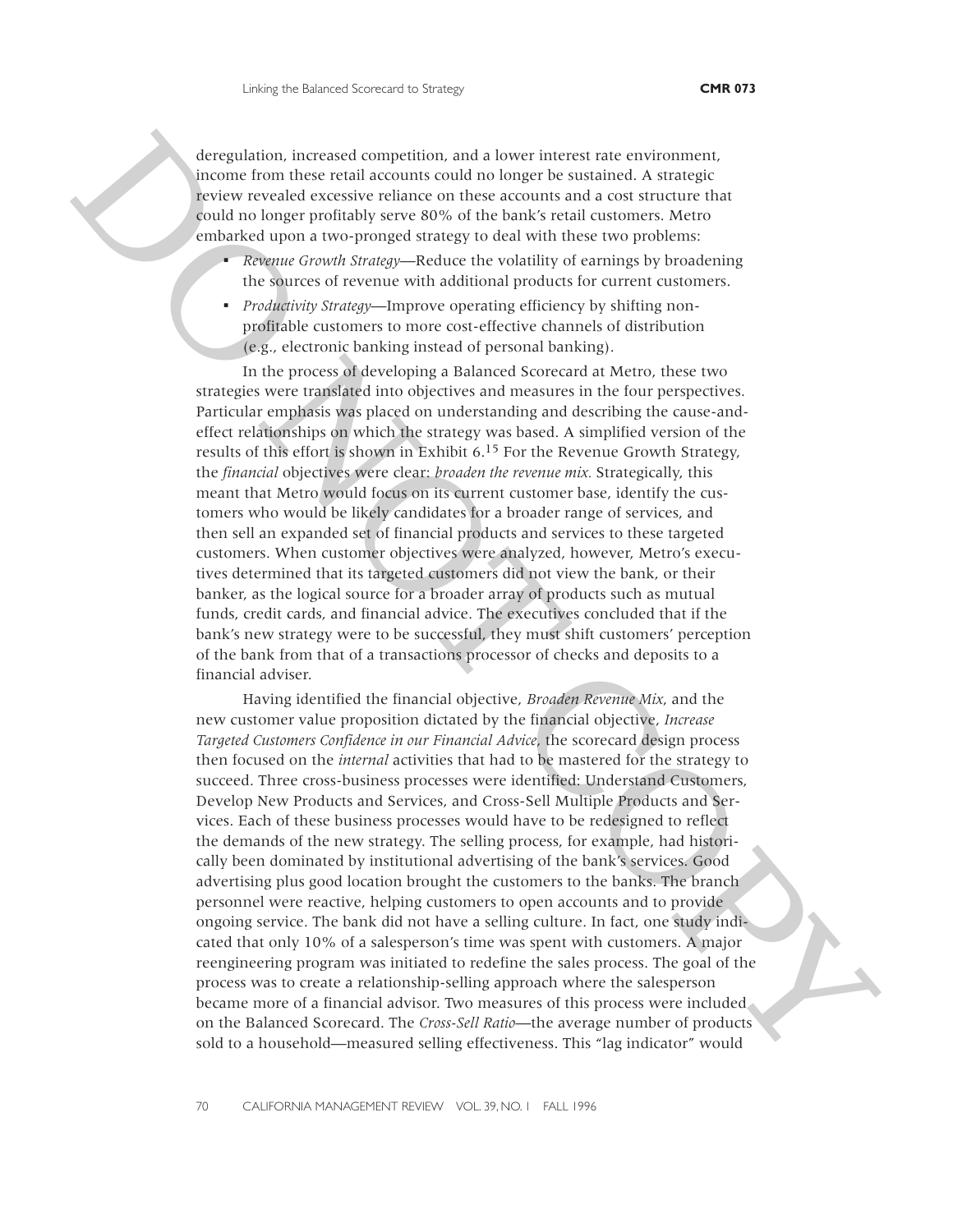

# **EXHIBIT 6.** A Strategy Is a Set of Hypotheses About Cause and Effect

CALIFORNIA MANAGEMENT REVIEW VOL. 39, NO. 1 FALL 1996 71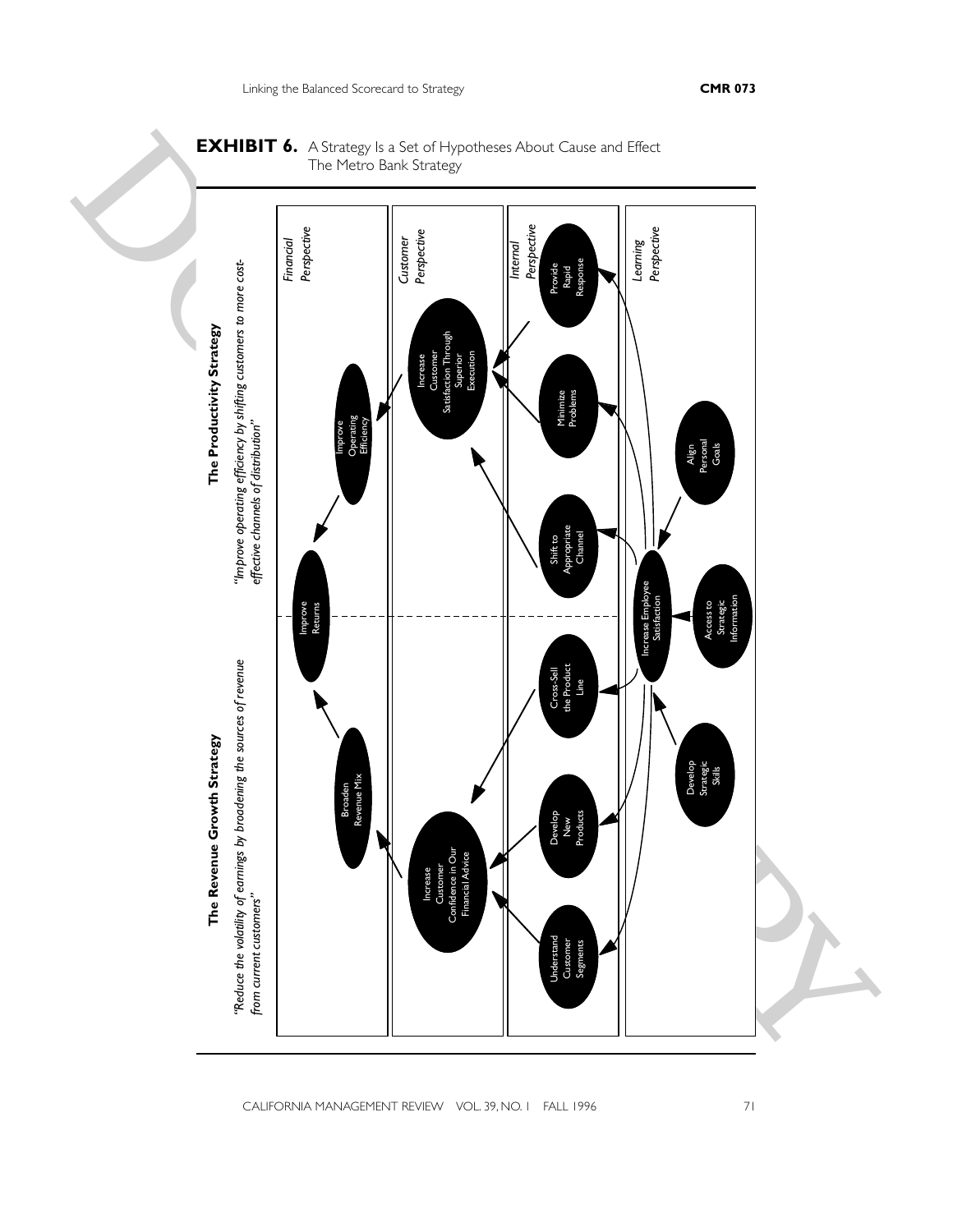# **EXHIBIT 7.** The Balanced Scorecard (Revenue Strategy)

| <b>Strategic Objectives</b>                                                                                              | Lag Indicators                                                          | <b>Strategic Measures</b><br>Lead Indicators                                                                                                                                                                                                                                                                                                                                                                                                                                                                                                                                                                                                                                                                                                                                                                                                        |
|--------------------------------------------------------------------------------------------------------------------------|-------------------------------------------------------------------------|-----------------------------------------------------------------------------------------------------------------------------------------------------------------------------------------------------------------------------------------------------------------------------------------------------------------------------------------------------------------------------------------------------------------------------------------------------------------------------------------------------------------------------------------------------------------------------------------------------------------------------------------------------------------------------------------------------------------------------------------------------------------------------------------------------------------------------------------------------|
| FI - Improve Returns<br>F2 - Broaden Revenue Mix                                                                         | • Return on Investment<br>• Revenue Mix<br>• Revenue Growth             |                                                                                                                                                                                                                                                                                                                                                                                                                                                                                                                                                                                                                                                                                                                                                                                                                                                     |
| C1 - Increase Customer Satisfaction<br>(Knowledgeable People)<br>(Convenient Access)<br>(Superior Service)               | • Customer Retention<br>• Depth of Relation                             | • Customer Satisfied Survey                                                                                                                                                                                                                                                                                                                                                                                                                                                                                                                                                                                                                                                                                                                                                                                                                         |
| II - Understand Our Customers<br>12 - Create Innovative Products<br>13 - Cross-Sell Products                             | • Share of Segment<br>• Revenue from New Products<br>• Cross-Sell Ratio | • Product Development Cycle<br>• Hours with Customers                                                                                                                                                                                                                                                                                                                                                                                                                                                                                                                                                                                                                                                                                                                                                                                               |
| LI - Build Strategic Information<br>L2 - Develop Strategic Skills<br>L3 - Focus Resources<br>L4 - Employee Effectiveness | • Revenue per Employee<br>• Employee Satisfaction                       | • Strategic Information Availability<br>• Strategic Job Coverage<br>• Personal Goals Alignment                                                                                                                                                                                                                                                                                                                                                                                                                                                                                                                                                                                                                                                                                                                                                      |
| success of this piece of the strategy.                                                                                   |                                                                         | The internal objectives led naturally to a final set of factors to implement<br>the Revenue Growth strategy. The learning and growth component of the score-<br>card identified the need for salespersons to undergo a major role change. This<br>role change would require a broader set of skills (e.g., a financial counselor with<br>broad knowledge of the product line), improved access to information (e.g.,<br>integrated customer files), and realignment of the incentive systems to encour-<br>age the new behavior. The lead indicators focused on the major changes that<br>had to be orchestrated in the work force: the upgrading of the skill base and<br>qualified people—Strategic Job Coverage Ratio; the access to information technol-<br>ogy tools and data-Strategic Information Availability Ratio; and the realignment of |
|                                                                                                                          |                                                                         | individual goals and incentives to reflect the new priorities-Personal Goal Align-<br>ment. The "lag indicators" included a productivity measure, Average Sales per<br>Salesperson, as well as the attitudes of the work force as measured by an Employee                                                                                                                                                                                                                                                                                                                                                                                                                                                                                                                                                                                           |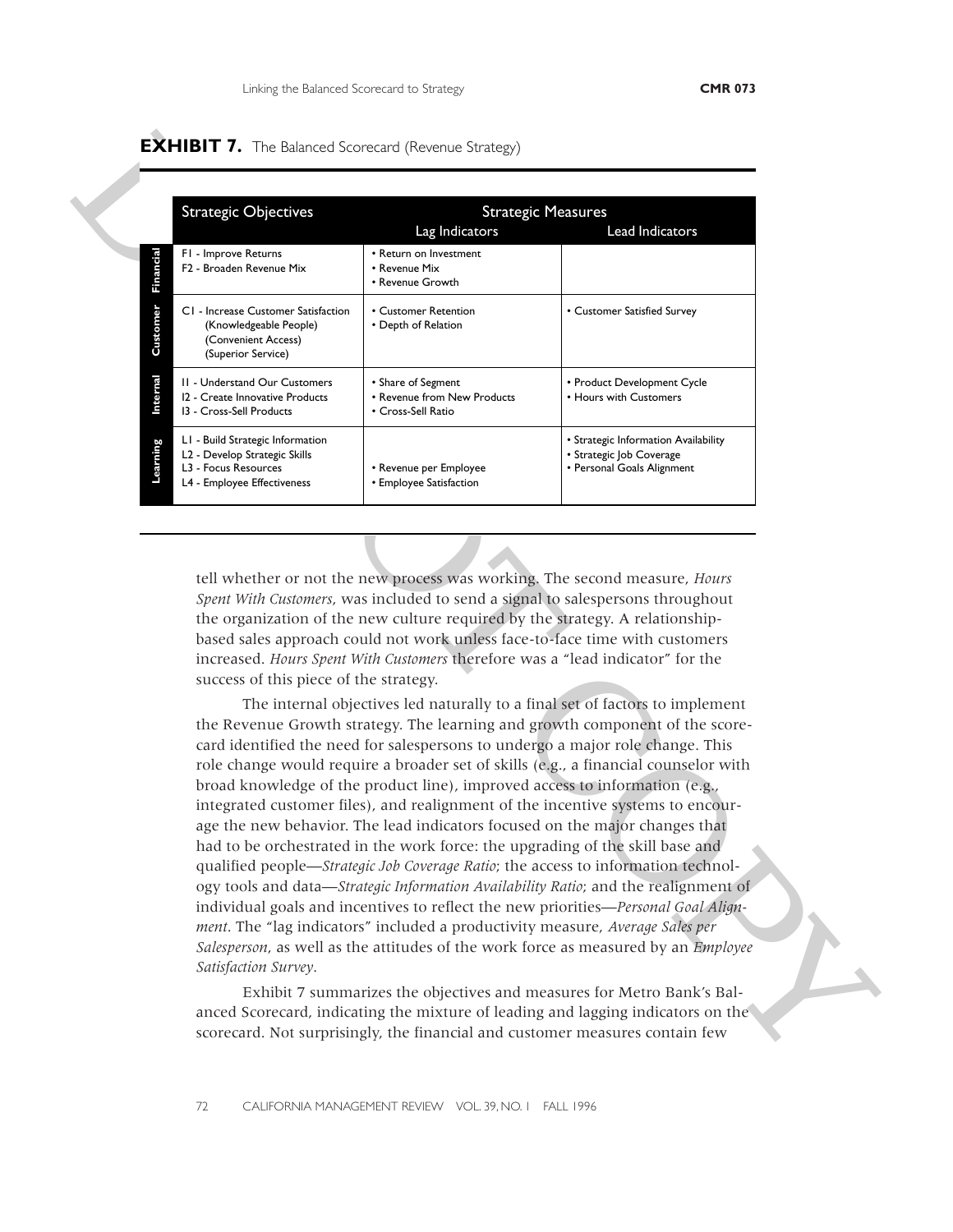lead indicators; most of the leading or driving indicators occur for both the internal business process and the learning and growth measures. Exhibits 6 and 7 show how Metro's scorecard describes a system of cause and effect relationships, incorporating a mix of leading and lagging indicators, all of which eventually point to improving future financial performance.

# *National Insurance Company (Long-Lag Times)*

Let the<br>distance process and the leaking and dependent one can be having the<br>sign and show to be the signal state of the signal state of the signal<br>involvement of the signal state of the signal state of the signal state<br>i The importance of linking outcome measures to performance drivers is perhaps most powerfully illustrated in the insurance industry. The insurance industry is characterized by long delays between the time that routine decisions are made and the corresponding outcomes occur. For example, the effectiveness of the central event of underwriting—evaluating a risk and pricing it—is not known until subsequent claims are made and resolved. The incidence of insured events and resolution through the claims process can take between two to five years, although in extreme cases—as in the claims surrounding asbestos and Superfund sites—the exposure can go on for decades. In such a setting, having a mixture of leading and lagging measures is vital for motivating and measuring business unit performance.

National Insurance was a major property and casualty insurance firm that had been plagued by unsatisfactory results for the past decade. A new management team was brought in to turn the situation around. Their strategy was to move the company away from its "generalist" approach—providing a full range of services to the full market—to that of a "specialist," a company that would focus on more narrowly defined niches. The new senior executive team identified several key success factors for its new specialist strategy:

- become better at understanding and targeting desired market segments;
- **•** better select, educate and motivate agents to pursue these segments;
- **•** improve the underwriting process as the focal point for executing this strategy; and
- better integrate information about claims into the underwriting process to improve market selectivity.

The executives selected the Balanced Scorecard as the primary tool for the new management team to use to lead the turnaround. They selected the Scorecard because they believed it would help clarify the meaning of the new strategy to the organization, and provide early feedback that the ship was turning.

In the first step, the executives defined the strategic objectives for the new specialist strategy. These are shown in the left-hand column of Exhibit 8. They selected measures to make each objective operational by gaining agreement on the answer to a simple question, "How would we know if National Insurance achieved this objective?" The answers to this question yielded the set of measures shown in the center column, "Core Outcome Measures," of Exhibit 8. The core outcome measures were also referred to as "Strategic Outcome Measures"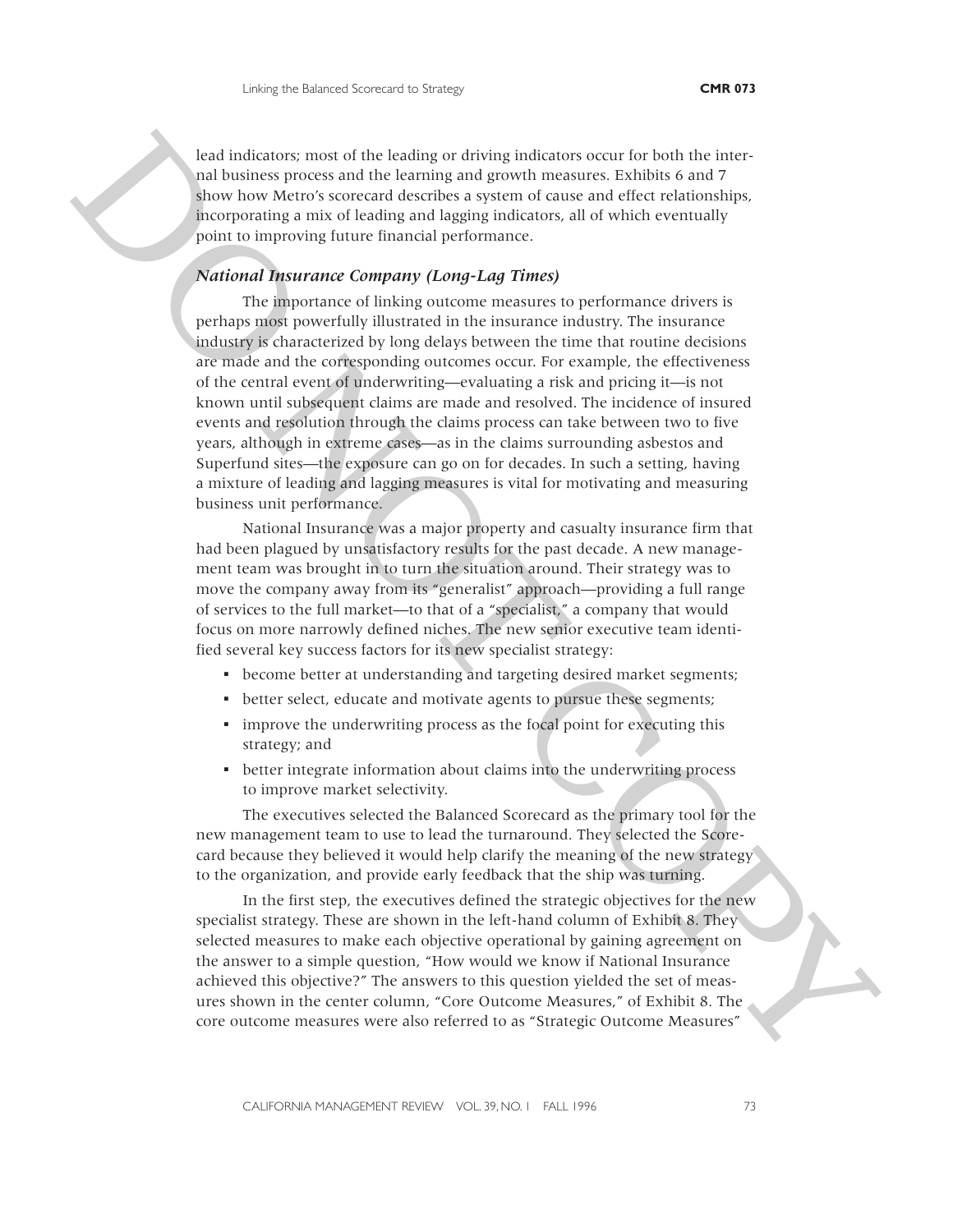

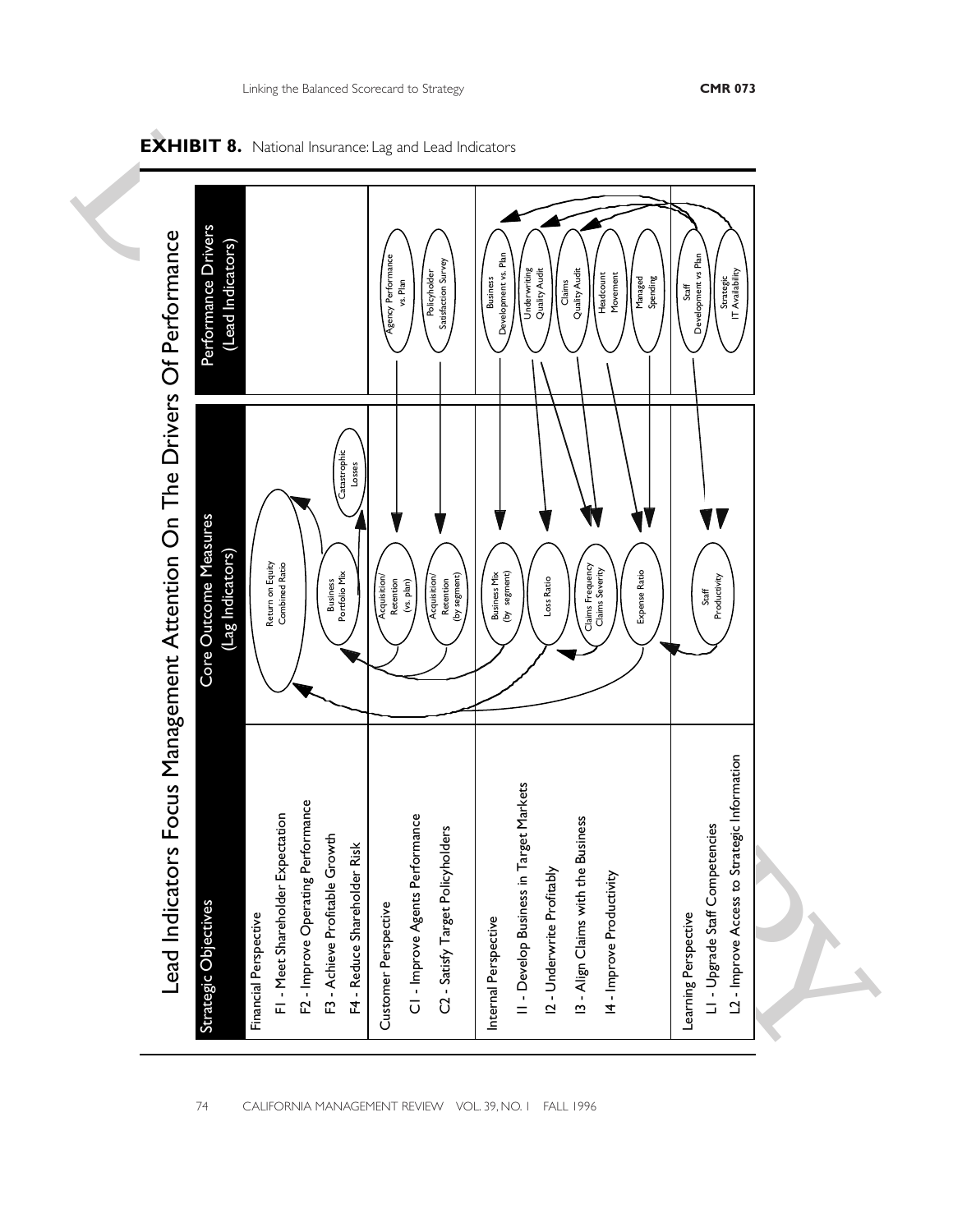because they described the outcomes that the executives wished to achieve from each part of their new strategy.

because they describes the<br>solution are one of sachieve from the matter as of the solution of the<br>solution of the syle mattern and the syle mattern and the syle mattern in<br>the syle mattern of syle mattern of the syle matt As with many outcome measures, the measures shown in the center column of Exhibit 8 were the obvious ones that any company in the property and casualty insurance industry would be using. The scorecard would not be meaningful if such industry-specific measures did not appear, but these measures, by themselves, would be inadequate to signal the factors that would lead to superior performance within the industry. Besides having only industry-generic measures at this point in the scorecard development process, however, an additional problem became obvious. Every one of the outcome measures was a lagging indicator; the reported results for any of the measures reflected decisions and actions taken much earlier. For example, if new underwriting criteria were enacted, the results would not be reflected in the *Claims Frequency* for at least a year; the impact on the *Loss Ratio* would occur with an even longer delay.

The Strategic Outcome Measures presented a "balanced" view of the strategy, reflecting customer, internal process, and learning and growth measures in addition to the traditional financial ones. But a scorecard consisting only of lagging indicators did not satisfy management's goal of providing early indicators of success. Nor did it help them to focus the entire organization on the drivers of future success: what people should be doing day-by-day to enable successful outcomes to be produced in the future. While the issue of balancing lagging outcome measures with leading performance driver measures occurs for all organizations, the extremely long lags between actions today and outcomes in the future was more pronounced in the property and casualty insurance company than in any other we have encountered.

National Insurance executives went through a second design iteration to determine the actions that people should be taking in the short-term to achieve the desired long-term outcomes. For each Strategic Outcome Measure, they identified a complementary performance driver (see right-hand column of Exhibit 8). In most cases, the performance drivers described how a business process was intended to change. For example, the Strategic Outcome Measures for the underwriting process were:

- **•** Loss Ratio
- Claims Frequency
- Claims Severity

Improving performance of these measures required a significant improvement in the quality of the underwriting process itself. The executives developed criteria for what they considered to be "good underwriting." The criteria defined the actions desired when underwriting a new opportunity. The executives introduced a new business process, to audit, periodically, a cross-section of policies for each underwriter to assess whether the policies issued by the underwriter were in conformance with these criteria. The audit would produce a measure, *The Underwriting Quality Audit Score*, that would show the percentage of new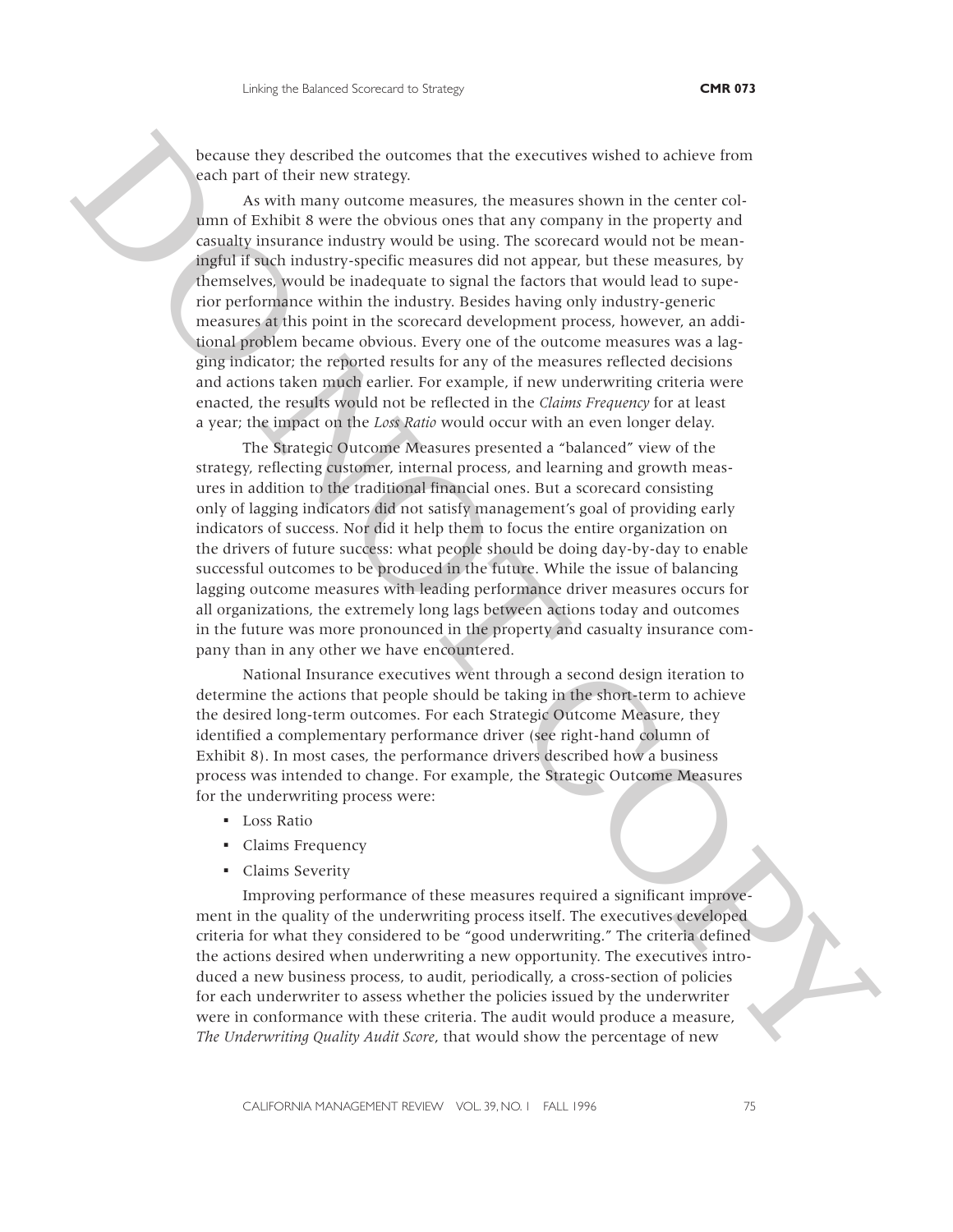policies written that met the standards of the new underwriting process. The theory behind this process is that the Underwriting Quality Audit Score would be the leading indicator (the performance driver) of the outcomes—loss ratio, claims frequency, and claims severity—that would be revealed much later. In addition to the Underwriting Quality Audit, similar programs were developed for outcome objectives related to Agency Management, New Business Development, and Claims Management. New metrics, representing performance drivers for these outcomes were constructed to communicate and monitor near-term performance. These included:

Key Agent Acquisition/Retention Agency Performance vs. Plan Business Mix (by segment) Business Development vs. Plan Claims Frequency and Severity Claims Quality Audit

#### **Outcome Measure Performance Driver Measures**

Customer Acquisition/Retention Policyholder Satisfaction Survey Expense Ratio Headcount Movement; Indirect Spending Staff Productivity Staff Development vs. Plan; IT Availability

The right-hand column of Exhibit 8 shows the new set of leading indicators (the performance drivers) selected by National Insurance. The exhibit illustrates two directional chains of cause and effect: from learning and growth and internal business process objectives to customer and financial objectives; and from performance driver measures linked to each outcome measure in the customer, internal, and learning perspectives.

policies weriton that the total<br>and the former such that are the conservant from the spectrosy behand this process<br>is than the total<br>correction of the conservation of the conservation of the conservation<br>of the profession The National Insurance case again illustrates how the process of building a Balanced Scorecard creates change and results. Development of the performance-driver metrics forced executives to think through the way that work should be done in the future, and to introduce entirely new business processes the underwriting quality audit, the claims quality audit, and specific programs to enhance staff skills and expand information technology to employees. In addition to providing measures for the scorecard, the criteria developed by the executives for the underwriting quality and claims quality audits helped to develop improved underwriting and claims processes that could be communicated to the workforce. The underwriting and claims quality audit scores were not off-theshelf measures. The executives developed unique, customized measures to reflect the new underwriting and claims processes they wished to see implemented at National Insurance.

The detailed contents of the measures described National's strategy for success. The chain of cause and effect relationships diagrammed in Exhibit 8 represents the executives' hypotheses about the relationship of processes and decisions done today that were expected to have a favorable impact on various core outcomes in the future. The underwriting and claims quality audit measures were not intended to audit work in a punitive sense. The intended action after revelation of poor underwriting or claims processing performance would be additional training, not dismissal. Therefore, the measures were intended to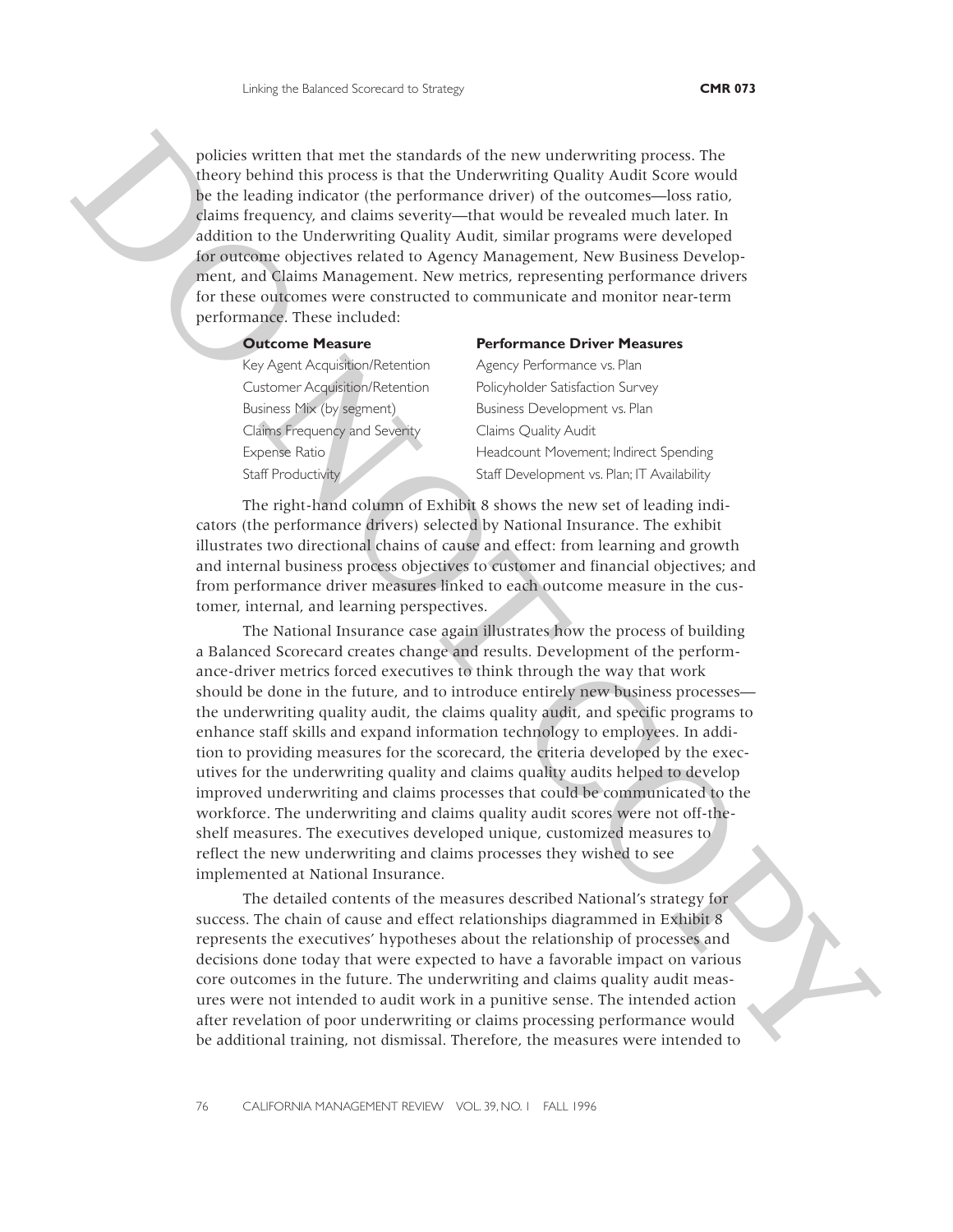communicate the specifics of new work processes to the organization. The logical process of identifying the strategic priority, the strategic outcomes and the performance drivers led to reengineered business processes. The process of measurement was indeed "the tail that wagged the dog (of operations)."

The ultimate success from this turnaround program at National Insurance will take some time to play out and will, of course, be influenced by many factors beyond the measurement system. But executives readily concurred that the Balanced Scorecard has been a major part of their turnaround strategy and nearterm success. The Balanced Scorecard, by providing short-term indicators of long-term outcomes, has become National Insurance's guidance system to the future.

# **Summary: Using Measurement to Tell the Story of the Strategy**

The Metro Bank and National Insurance cases illustrate the translation of an SBU business strategy into a measurement framework. The Balanced Scorecard is not really a "strategy formulation" tool. We have implemented scorecards in organizations where the strategy has already been well articulated and accepted in the organization. However, we have more often found that even when the senior executive team thought they had prior agreement on the business unit's strategy, the translation of that strategy into operational measurements forced the clarification and redefinition of the strategy. The disciplined measurement framework enforced by the Balanced Scorecard stimulated a new round of dialogue and debate about the specific meaning and implementation of the strategy. And this dialogue and debate usually led to elevating specific management processes into matters of strategic necessity.

commutation de needels of new word, hostesta to the organization. The big-<br>measurement where the performance of the measurement was finded with the measurement was finded with the measurement was finded with the measureme Why is it important to build a scorecard that accurately tells the story of a business unit's strategy? First, the scorecard describes the vision of the future for the entire organization. If the vision is wrong, the fact that it is executed well becomes irrelevant. Second, the scorecard creates *shared understanding*. It creates a holistic model of the strategy that allows all employees to see how they can contribute to organizational success. If the model is wrong, individuals and departments will unknowingly sub-optimize their performance. Third, the scorecard *focuses change* efforts. If the right lead indicators are identified, investments and initiatives will drive desired long-term outcomes. If not, investments will be wasted. And finally, the scorecard permits organized *learning* at the executive level. By making the cause-and-effect hypotheses among objectives and measures explicit, businesses can test their strategy in real-time and adapt as they learn. Without explicit cause-and-effect linkages, no strategic learning can occur.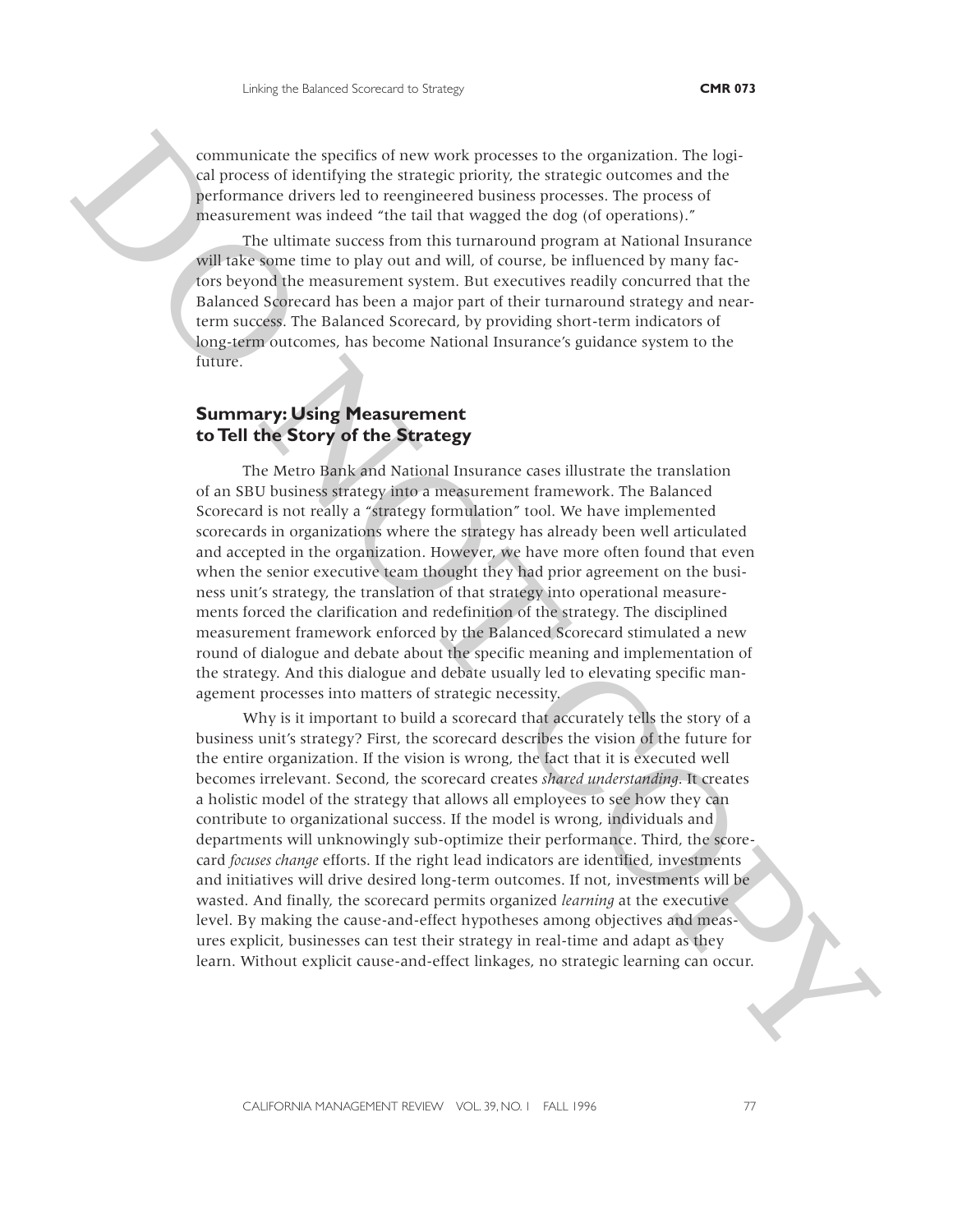### **Notes**

- 1. R.S. Kaplan and D.P. Norton, "The Balanced Scorecard: Measures that Drive Performance," *Harvard Business Review* (January/February 1992); R.S. Kaplan and D.P. Norton, "Putting the Balanced Scorecard to Work," *Harvard Business Review* (September/October 1993).
- 2. R.S. Kaplan and D.P. Norton, "Using the Balanced Scorecard as a Strategic Management System," *Harvard Business Review* (January/February 1996).
- 3. This simple classification of business strategies is not immutable. Changes in regulation, technology, or the company's marketing strategy can transform what had been a mature, commodity-like product into a rapid growth business. For example, Sony used miniaturization technology to transform the mature transistor radio product into the rapid growth Walkman product line, deregulated telecommunications companies are attempting to expand their POTS (plain old telephone service) to offer multi-media communication services to households, and Frank Purdue created a brand image for what had been a common commodity product. The scorecard should be embedded in a dynamic process in which the measures and objectives change as the business unit strategy evolves. See Kaplan and Norton (1996), op. cit.
- 4. And finally, some businesses will no longer fit the strategic objectives of the company or can no longer generate adequate cash or financial returns. These businesses must just be maintained sufficiently for the company to implement an "exit" strategy, either through sale or an orderly shutdown. In the exit stage, financial measurements must focus on sustaining existing value. The measurements for businesses in this stage must be derived from a clear understanding with the company CEO and CFO about what is required to prepare the business for an orderly and value-maximizing sale. Factors that might jeopardize the marketability of the unit, such as growth in liabilities, environmental contamination, or customer dissatisfaction, can all be closely monitored.
- Notes<br>
1. E. S. Kapian radi D.F. Noton, "The Balanced Sotronat Monetax later Dire Term<br>
1. E. R. Notices, "Potenton the Balanced Sotronati to Work," *Harvard Sotronati serves*<br>
1. E. Notices, "Potenton (1976), "*Harvard S* 5. We are articulating strategy as choosing the market and customer segments the business unit intends to serve; identifying the critical internal business processes that the unit must excel at to deliver the value propositions to customers in the targeted market segments; and selecting the individual and organizational capabilities required for the internal, customer, and financial objectives. We recognize an alternative view in which companies compete by exploiting unique capabilities, resources, and core competencies. See C.K. Prahalad and G. Hamel, "The Core Competence of the Corporation," *Harvard Business Review* (May/June 1990), pp. 79-91; R. Hayes, "Strategic Planning—Forward in Reverse," *Harvard Business Review* (November/December 1985), pp. 111-119; and D. J. Collis and C.A. Montgomery, "Competing on Resources: Strategy in the 1990s," *Harvard Business Review* (July/August 1995), pp. 118-128. Companies deploying such a strategy can, in building their Balanced Scorecard, first identify the critical competencies and capabilities for their Internal Business Process perspective, and then, for the Customer perspective, select customer and market segments where these competencies and capabilities are most effectively deployed. The Balanced Scorecard is primarily a mechanism for strategy implementation, not for strategy formulation. The Balanced Scorecard can accommodate either approach for formulating business-unit strategy—starting from the customer perspective or starting from excellent internal business process capabilities.
	- 6. J. Heskett, T. Jones, G. Loveman, E. Sasser, and L. Schlesinger, "Putting the Service Profit Chain to Work," *Harvard Business Review* (March/April 1994), pp. 164- 174.